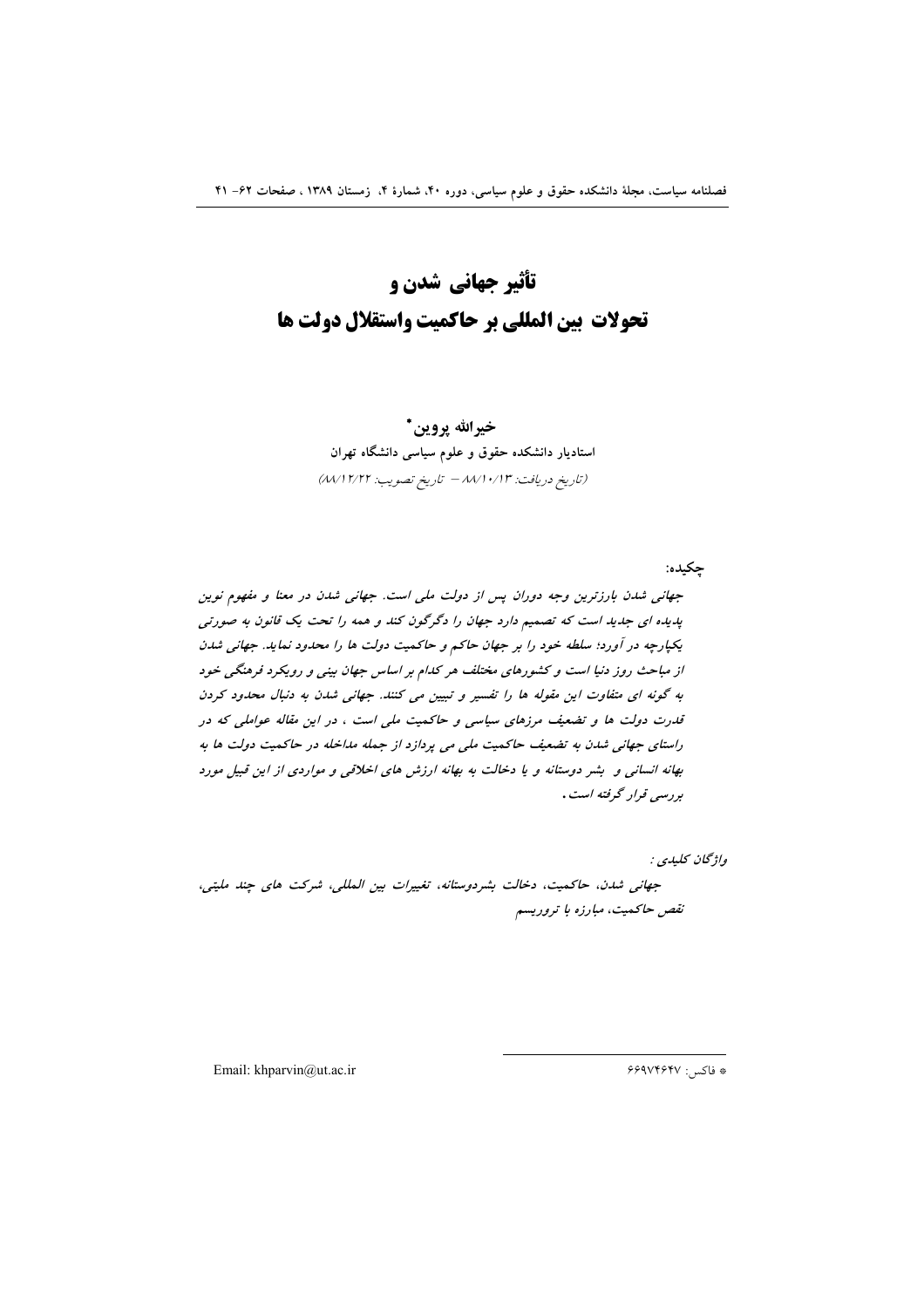#### مقدمه

جهانی شدن (Globalization) سرفصلی جدید در ادبیات سیاسی امروز جهان پیدا کرده و افکار و اندیشههایی بسیار را به خود معطوف داشته است. جهـانی شـدن – همـانطور کـه از معنای لغوی آن استنباط میشود – مبنا و مفهومی دگرگونکننده دارد و تغییر و تحـولی دائمـی را نوید میدهد. هدف آن ایجاد تغییر و تحول در عرصه های داخلـی و بـینالمللـی اسـت، تـا مرزهای ملی، اجتماعی، سیاسی حتی اقتصادی و فرهنگی را از میان بردارد و توده هـای مـردم را از گرایشهای ملی، قومی، دینی، اجتماعی و سیاسی خود جـدا کنـد. جهـانی شـدن نـسبت وفاداری شهروندان را به حکومت ملی کمرنگ کرده و به نوعی رابطه بین شـهروندان و دولـت را دچار تغییر نموده است. جهانی شدن با شدت و ضعف های گوناگون موقعیت دولت ملـی و عناصر متشلكه آن يعني ملت، سرزمين، حكومت، حاكميت و تعامـل ميـان آنهـا را متحـول کرده است بگونه ای که رابطه سنتی میان مشروعیت،کارآئی، اسـتقلال و اقتـدار بـه هـیچ وجـه نمي تواند مبين موقعيت دولت در عرصه داخلي و بين المللي باشد (قوام،١٣٨٦، ص٦٥). با فروپاشي نظام دو قطبی و رشد جهانی شدن، دولتها آسیبپذیر، حاکمیتها محدودتر، مرزها نفوذپذیر و اقتدار دولتها با چالشهایی جدید روبهرو شده اند (قوام همان ص٤٠). از جملـه نـشانههـای دیگر جهانی شدن این است که به سوی عمومی و جهانی شـدن نقـش دولـت هـای بـزرگ و قدرتمند متمایل شده تا از سلطه و نفوذ دولتهای کـوچکتر بکاهـد و بـا جـایگزینی سـازمان هایی دیگر به جای آنها، قدرت خود را روز به روز افزایش دهد و امـور را بــه شــرکت هــای غول پیکر چندملیتی و سازمان های بـینالمللـی جهـانی واگـذار نمایـد. تعـدادی مـشخص از شرکتهای بزرگ فراملی (Transnational Corporation) چرخه جهـانی تولیــد و توزیــع کــالا و خدمات را در اختیار دارند و میتوانند به مثابه نمودها یا شاخصهای اقتصاد جهـانی شـناخته شوند (UNCTAD,2004,p.41). نشانههایی بی شمار از پس رفت و عقب نشینی دولتها از حاکمیت ملی وجود دارد که موجب شده است تا نویسندگانی از کشورهای شمال و جنوب از فروپاشی دولتها در نتیجه جهانی شدن سخن به میان آورند.

## تاریخ جهانی شدن

جهانی شدن به مفهوم امروزی در دهه ۱۹۶۰ در فرهنگ لغتها ً متداول و مرسوم گردیــد. البته تعدادی از علمای تاریخ اذعان دارند جهانی شدن پدیده ای جدید نیست بلکـه بـا اَغــاز عصر استعمار در آسیا، آفریقا، امریکا و امریکای لاتین شروع شده است. برخی نیز به دعوت به جهاني شدن و ورود به عرصه جهاني از زمان پيامبران اولوالعزم معتقدند كه اوج جلوه و تكامل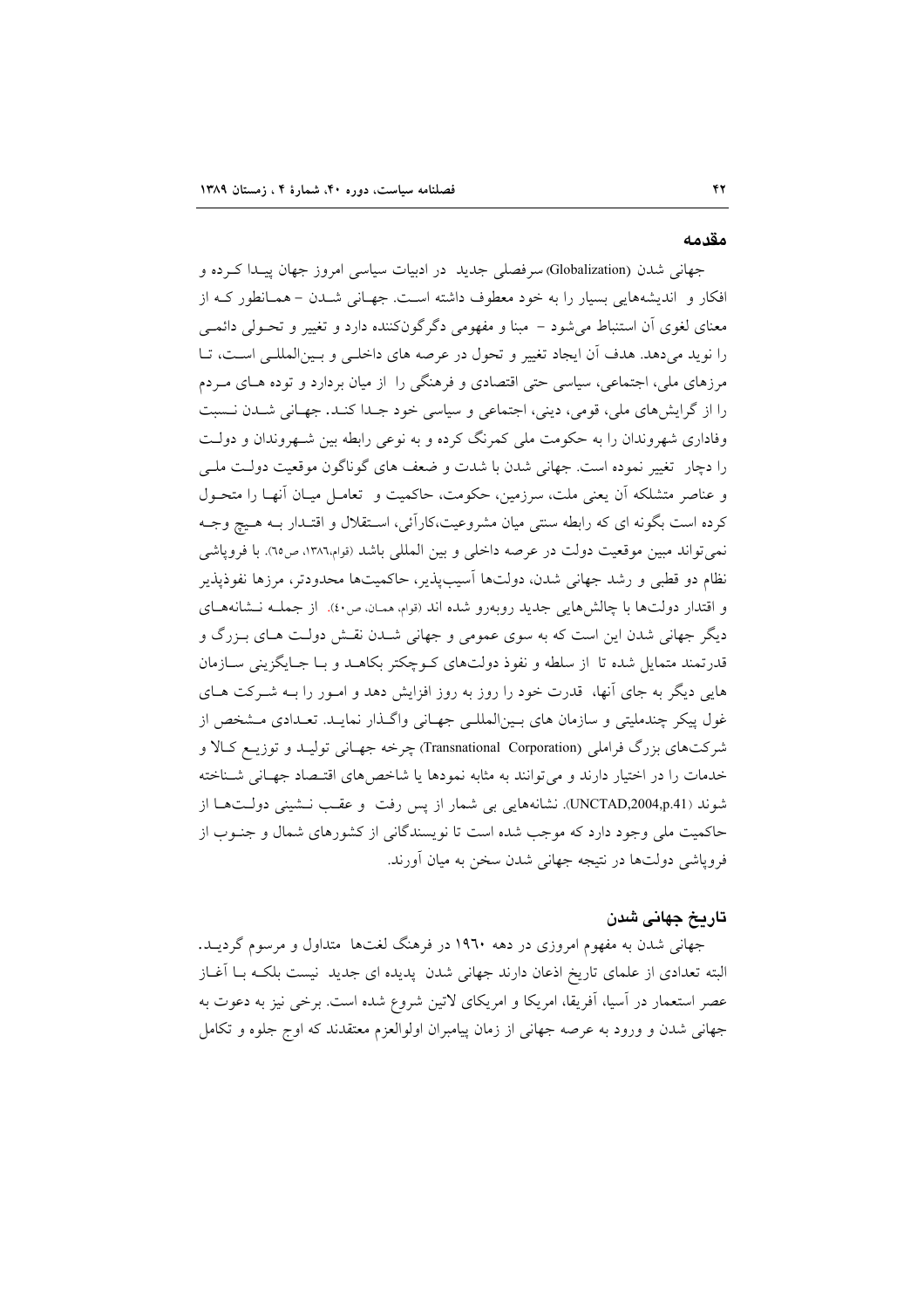آن در بعثت حضرت محمد (ص) بروز و تبلور یافته است (شیرازی،۱۳۸۷، ص۱۹). در قرآن کریم و روايات اسلامي به موضوع «جهاني شدن و جهاني سازي» اشاره شده است`.

## ١- مفهوم جهاني شدن

در ميان انديشمندان، تعريفي واحد و مقبول همه از جهاني شـدن وجـود نـدارد. بـرعكس، نظریههای متعارض برای به دست آوردن برتری، در حال رقابت با یکدیگر هستند. هـیچ کـدام از سنتهای سیاسی موجود از محافظهکار گرفته تـا لیبرالیـسم و سوسیالیـسم، برداشـتهـا یـا واکنش هایی مطابق با عصر جهانی شدن ارائه نکردهاند (دیویدهلد و آنتونی مک گرو،۱۳۸۲مص۲). به نظر می رسد با وجود تعاریف گوناگون از جهانی شدن، هنوز تعریفی روشن و جامع از آن به دست نیامده است زیرا: اولاً، این پدیده هنوز به حد تکامل نهایی خود نرسیده است؛ ثانیاً، هــر کــسی در مقام تعریف، بعدی از ابعاد آن را بازگو کرده است.

برخی از تعاریف ارائه شده از جهانی شدن به شرح زیر است:

۱- برخی جهانی شدن را فرایندی اجتماعی می دانند که در آن قید و بندهای جغرافیایی که بر روابط اجتماعی و فرهنگی سایه افنکده است از بین می رود؛

۲- برخی دیگر، جهانی شدن را به معنای تـشدید روابـط اجتمـاعی در سرتاسـر جهـان می دانند که مکان های دور از هم را چنان به هم مرتبط می سازد که اتفاقــات هــر محــل، زاده حوادثی است که کیلومترها دورتر به وقوع می پیوندد؛

۳- هاروی جامعـه شناسـی سیاسـی معاصـر ، جهـانی شـدن را در بردارنـده دو مفهـوم فشردگی زمان و مکان و کاهش فاصله ها تلقی می کند (رضوانی،۱۳۸۵،صص۱۸۶-۱۸۵)؛

۴- به نظر امانوئل ریچتر«شبکههای جهانی، مناطق جدا و از هم دور افتاده در ایـن کـره خاکی را به یکدیگر مرتبط و وابسته کرده و باعث وحدت جهبانی شده است Baylis, John) and Smith, 1997, p.119)

مارتین البرو چنین نظر می دهد که: «جهانی شدن به تمامی جریاناتی اشاره دارد که با آن همهٔ مردم جهان در یک جامعه یعنی جامعهٔ جهانی در حال تعامل هستند» ,Albrow, Martin) 1990, p.15).

۶- یان آرت شولت معتقد است: «جهانی شدن، روندی است که در آن روابط اجتمـاعی دارای ماهیت بدون مرز و فاصله می شوند؛ بنابراین، همه انسانها در یک جهان (در یک محـ)) در حال تعامل هستند» (Khor,Matrin,1999,p.58).

١. و لقد كتبنا في الزبور من بعد الذكر ان الارض يرثها عبادى الصالحون)انبيا،١٠٥ .–«هوالذى ارسل رسوله بالهُدى و دين الحق ليظهره على الدين كله و لو كره المشركون» صف٩.−«وعدالله الذين أمنوا منكم و عملوا الصالحات ليستخلفنهم في الارض كما استخلف الذين من قبلهم و ليمكنن لهم دينهم الذي ارتضى لهم و ليبدلنهم من بعد خوفهم امنا» نور،٥٥.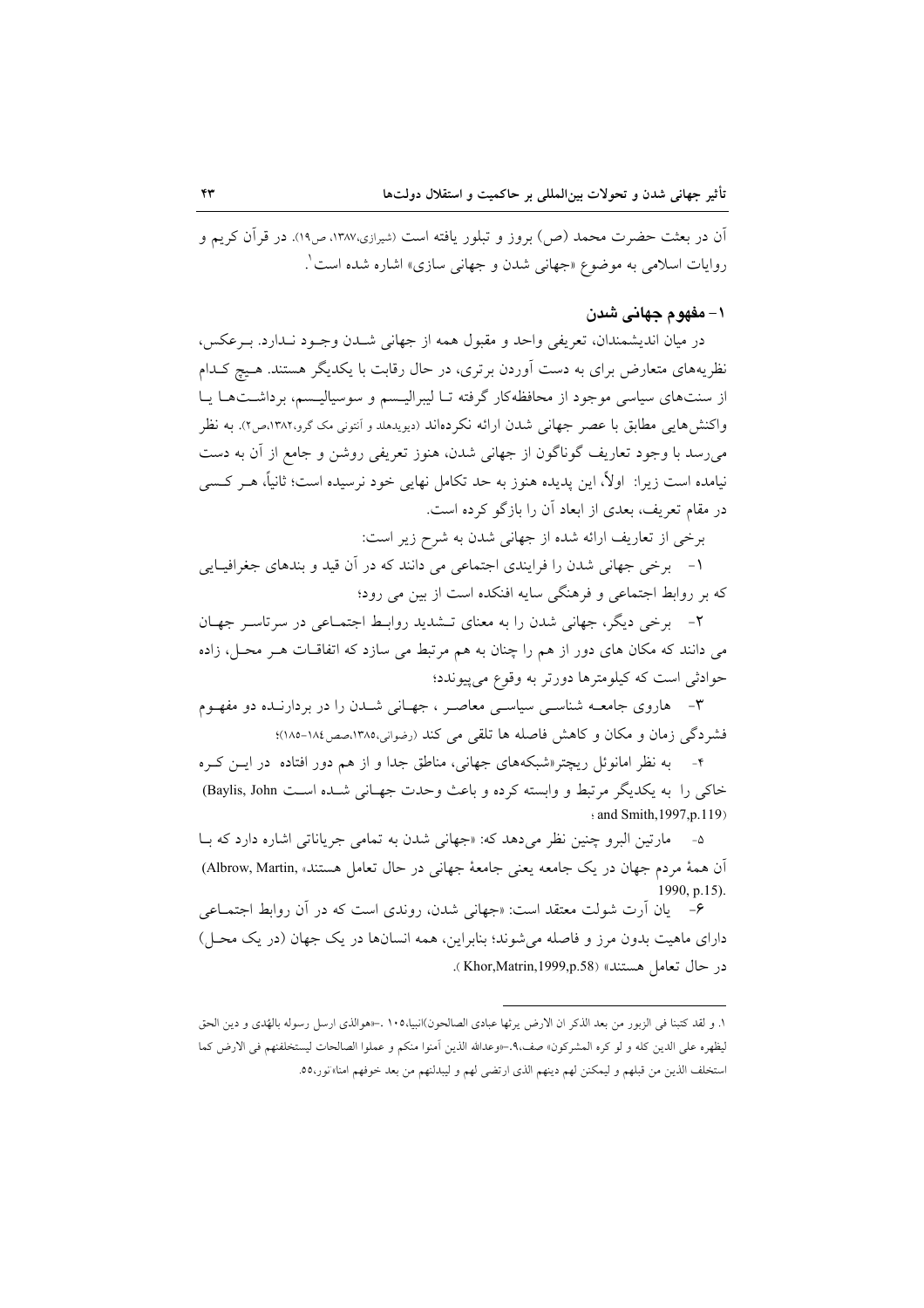جهانی شدن روندی بسیارگسترده، عمیق و فراگیر است و فراتر از توان یک دولت بـرای کنترل و هدایت آن قرار دارد. جهانی شدن بیانگر تغییرات ساختاری عمیقتر در مقیاس سازمان اجتماعی نوین است (زرگر، ۱۳۸۷، ص۹۹). یکی از بارزترین جوششهای قـومی و ملـی کـه نظـام بین|لملل کنونی آن را می شناسد یدیده جهانی شدن است؛ یدیده ای که سمت و سویی فراتر از تبادل كالا، افكار، سرمايه و اموال در سطح جهـان دارد. همچنـين جهـاني شـدن از جنبـه موضوعی به معنای پشت سر گذاشتن دستهبندیها و دوستیهای قدیمی و بیعتهای پیـشین و جايگزيني ارزشهاي جديد و نويا به جاي ارزش هايي قديمي همچـون وطـن، ملـت و ديـن است. تغییرات در حال وقوع در راستای جهانی شدن آشکار ًو روشن است؛ تغییراتبی کـه در رشد شرکتهای چندملیتی، بازارهای مالی جهانی، انتشار فرهنگ عامـه و برجـستگی تخریـب محیط زیست جهانی آشکار شده اند ( زرگر ۸۷٬ ص۱۶). بسیاری هم بر این نظرند که جهانی شدن بهترین بستر و زمینه را برای اشاعه دموکراسی فراهم مـی کنـد و بـا حرکـت جهـان بـه سـوی دموکراسی فراگیر و روی کار اَمدن نظامهای حکومتی دموکراتیک در اقصی نقاط جهان، صـلح جهاني بهتر تأمين خواهد شد. بعضيها هم بر اين اعتقادند پديده جهـاني شـدن، هـر چنـد بـه سرعت در حال گسترش و پیشروی در عرصه های مختلف جهانی است، با وجود ایـن، امـری مبهم، نارسا و پیچیده است. ژان ماری گینو در این باره می گوید "وضعیت اجتماعـات انـسانی در تجربه جهانی شدن، با وضعیت شخص نابینایی قابل مقایسه است کـه ناگهـان بینـایی|ش را باز می یابد. رویارویی بی واسطه فرد با جهانی شدن دنیا سکر آور است...".

می توان پیامدهایی برای جهانی شدن تصور کرد که بالطبع بعضی از آنهـا مثبـت و تعــدادی نیز منفی خواهند بود. از جمله پیامدهای مثبت جهانی شدن می توان به تسهیل در شرایط داد و ستد فرهنگی، شکل گیری شرایط کاملاً متفاوت در مبادلهٔ اطلاعات و شکل گیری نظام حقوقی فراملي اشاره كرد. ضمن اينكه انهدام تمـايزات فرهنگـي، غلبـه يـك فرهنـگ معـين بـر سـاير فرهنگها و تزلزل در تعادل جمعیتی و فیزیکی جهـان از جملـه پیامـدهای منفـی ایــن فرآینــد معرفی شدهاند (منصوری، اردشیر۱۳۸۲ ، صص۱۷۸-۱٦۵). معنا و مفهومی را که اسلام از جهانی شـدن و جهانی سازی ارائه میدهد با معنا و مفهوم غربی و غیراسلامی آن متفاوت است. اگر «جهـانی شدن» به صورت طبیعی پیش برود می تواند زمینه ساز حکومت جهانی باشـد کـه اسـلام آن را معرفي كرده است.

## ۲– آثار و نتایج جهانی شدن بر حاکمیت و استقلال دولت ها

نظریه حاکمیت در عصر حاضر در معرض انتقادات ریشه ای و اساسی قرار گرفته است و بسیاری بر این مبنا که این نظریه با شرایط کنونی جامعه بین المللی سازگاری ندارد، آن را رهـا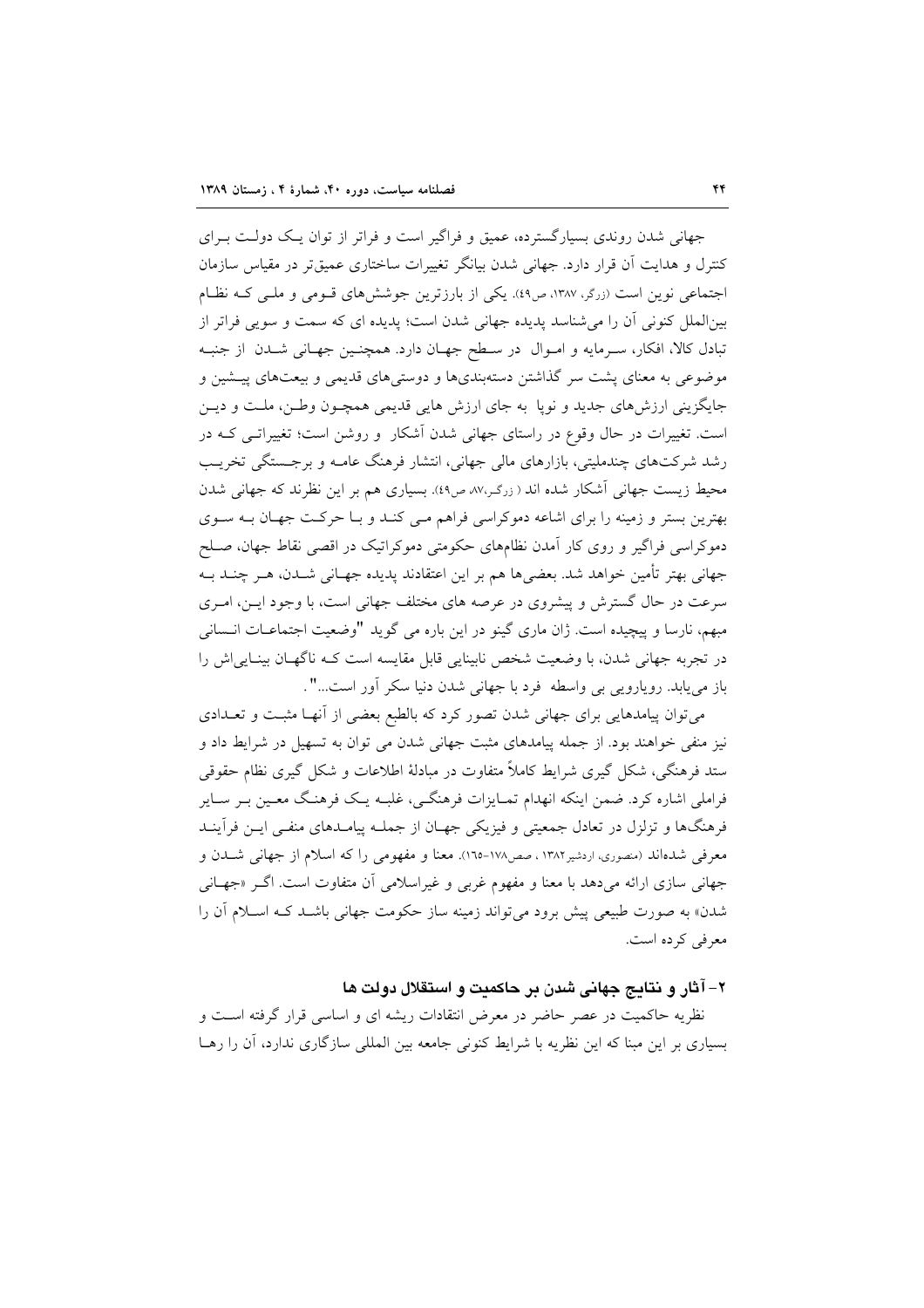کردند. در واقع، نظریه حاکمیت برای مبـرا و بـیگنـاه جلـوه دادن اسـتبداد داخلـی و هـرج و مرجهای بین|لمللی مورد سوء استفاده قرار گرفت. همچنین این نظریـه بـی سـامانی در حقــوق بینالملل، از هم پاشیدگی و درهمگسیختگی کارآیی تشکیلات بینالمللی و تـسلط کـشورهای قدرتمند بر کشورهای ضعیف را به دنبال داشت. در حـال حاضـر، مفهـوم حاکمیـت در بــستر تکاملی خویش به سوی تعریفی جدیـدتر و منعطـفتر در حرکـت اسـت. تحـولات نظـام بینالملل در ابعاد اقتصادی، سیاسی و نظامی آشفتگی و تضعیف حاکمیت دولـتهـا را در پــی داشته است. در گذشته، مفهوم حاکمیت نمـاد تـسلط مطلـق پادشـاهان و حاکمـان بـود ولـی دولتهای معاصر بخاطر نیذیرفتن هیمنه دولتهای بزرگ به حاکمیت پناه بردند بهگونهای ک حاکمیت به سلاحی در دست کشورهای ضعیف برای رویارویی با دولتهای قدرتمنـد تبـدیل شده است.

## ١-٢- معنا و مفهوم حاكمت

حاکمیت وضعیتی قانونی است کـه دولـت بـه هنگـام برخـورداری از عناصـری همچـون جمعیت، سرزمین و قدرت بدان منسوب می شود. حاکمیت عهده دار نقش آفرینی برای دولتی است که به وسیله آن با افراد داخـل سـرزمین و قلمـرو خــویش و کــشورهای خــارجی دیگــر رویارویی و برخورد داشته باشد. از مقتضیات حاکمیت این است که مرجعی برای کارکردهـای دولت در زمینههای مختلف می باشد (ابوهیف، ۱۹۹۵، ص۱۰٤). این تعریف بیانگر این نکتـه اسـت که هیچ سلطه ای بر سلطه دولت چه در بعد داخلی و چه در بعد خارجی برتـری نـدارد. «ژان بدن» حاكميت را اين گونه تعريف مي كند: «حاكميت سـلطه برتـر و قــدرت مطلـق دولـت بـر شهروندان است و هیچ قدرت و مقامی جزء اراده خداونـد نمـی توانـد آن را محـدود سـازد». اندیشمندان و صاحب نظران سیاسی بر یک سلسله از ویژگی های حاکمیت متفق القول هستند از جمله: قدرت برتر، يكپارچه بودن، تجزيه ناپذير بودن و اينكه حاكميت در برابر هيچ قدرتي و تحولات و حوادث ناگهانی تسلیم نمی شود. دادگاه بین|لمللی در قضیه تنگه (کورفو) کـورو در سال ۱۹٤۹ حاکمیت را چنین تعریف کرده است: «حاکمیت بـه حکـم ضـرورت عبـارت از قدرت دولت در چارچوب سرزمین خویش، این قدرت، قدرتی تام و مطلق است، و احترام بـه حاکمیت سرزمین دولت در بین دولت های دارای استقلال، به عنـوان پایـه و بنیـانی ارزنــده و گرانبها در روابط بین|لملل به شمار می اَید (القـادری١٩٨٤ ،ص١٤٧). حاکمیـت بیــانگر بــالاترین و برترین درجه قدرت و سلطه در دولت که در بردارنـده مـضمونی ایجـابی و مثبـت در فـضای داخلی و مضمونی منفی و سلبی در زمینه روابط بین|لملل است. از نگاه داخلـی، حاکمیـت بــه خاطر تسلط و برتری بر افراد و جامعه از مضمونی ایجابی و مثبت بهرهمند است. این قدرت و برتری در برگیرنده آزادی و اختیار کامل در اتخاذ تصمیمات، وضع قوانین، تسلط بر ارگانها و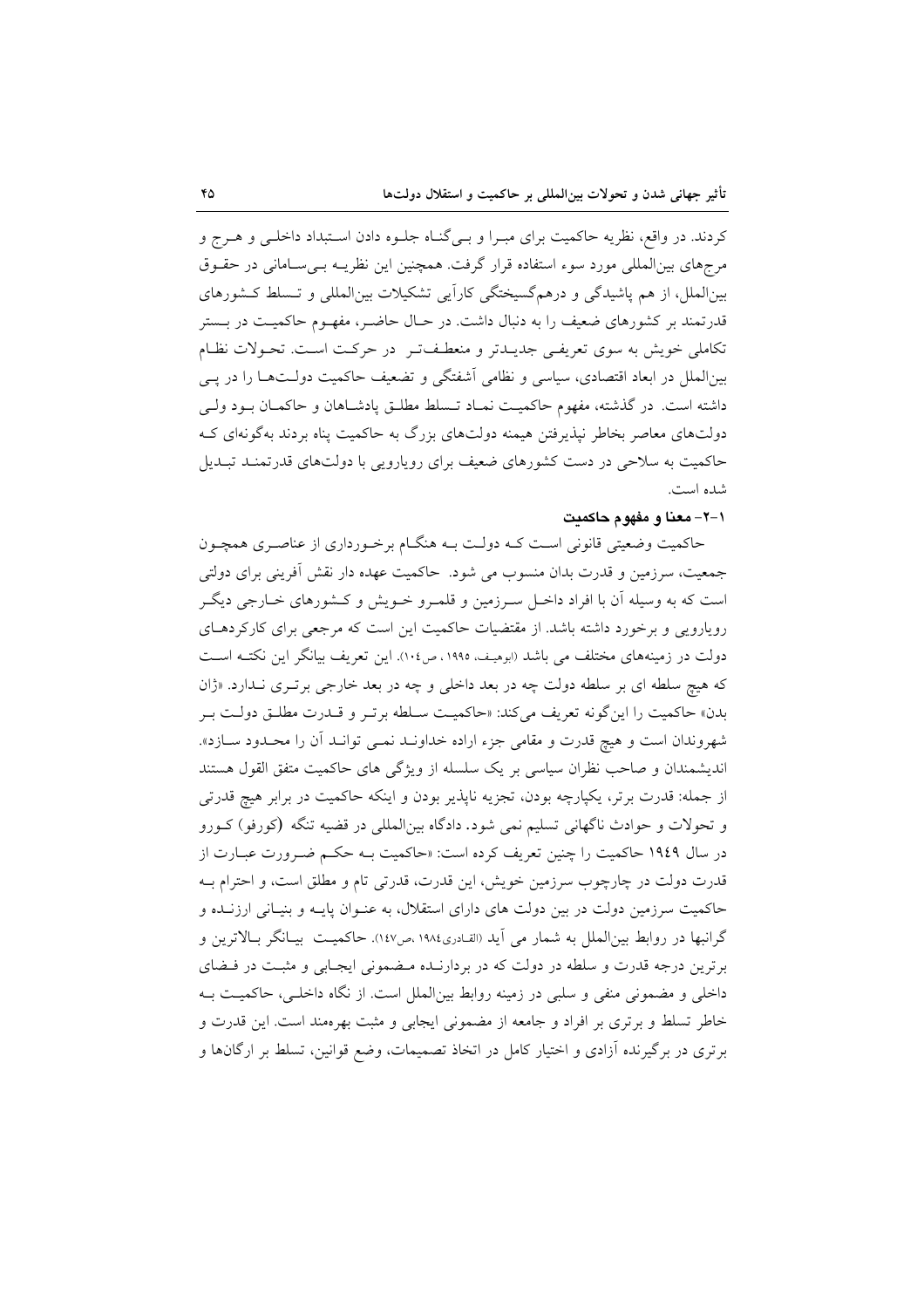سازمان ها و دارای قدرت قانونی و ابزارهای لازم برای مقابله با هر نوع هرج و مرج است. امـا از نگاه خارجی، حاکمیت مضمونی سلبی و منفـی دارد و آن هــم بــه دلیــل نپــذیرفتن هرگونــه قدرت و سلطه برتر و بالاتر بر خود است. بنابراین، حاکمیت خارجی بدین معناست که دولت سلطه ای برتر و فراتر ازخود را نمی پذیرد و در زمینه های بین المللی صرفاً پایبند به تعهـدات و قراردادهای بین المللی است. البته امروزه دیگر نمی توان به آسانی و به سـهولت از سـلطه و تفوق و برتری دولت حتی در درون مرزهای خود سخن گفت، ولی این وصف هنوز به نحوی صوری تصدیق می شود که دولت ها در درون قلمرو خود سلطه و تفوق حقـوقی دارنــد و از قدرت هاي خارجي مستقل هستند.

۲-۲-آثار و نتایج وارده بر حاکمیت

أثار و نتايج متعددي بر حاكميت مترتب است:

**الف- بهره مندی دولت ها از حاکمیت**: دولتها از تمام حق و حقوق و مزایای حاکمیت خویش بهرهمند می شوند؛ چه در زمینههای جهانی مانند عقد قراردادهای بسین المللبی و تبادل نمایندگی های دیپلماتیک و کنسولی و برخورداری از مسئولیت بـین المللـی بـرای درخواسـت جبران خسارتهایی که بر شهروندان وارد می شود و از آن متضرر شـده انـد. و چـه در سـطح داخلی، دولت از حق بهره برداری از مواد اولیه و ذخایر طبیعی به عنوان حق و حقـوق دولـت برخوردار می باشد. همچنین دولت به عنوان نماینده حاکمیت از حق اتخاذ تدابیر مناسب برای افراد مقیم در سرزمین خویش صرف نظر از هم وطنان یا بیگانگان نیز برخوردار است.

ب-برابری و تساوی دولت ها: یکی از آثار مترتب بر حاکمیت این است که دولتها از لحاظ قانونی با هم مساوی هستند و درجه بندی در حاکمیت ها وجود ندارد، حقوق و وظایفی که از آن بهره مند می شوند یا به آن ملزم می شوند از نظر حقوقی یکسان است هر چند ممکن است اختلافاتی در زمینه هایی چون انبوهی و تراکم جمعیت یا مساحت جغرافیایی یـا مـسائل اقتصادی بین دولت ها وجود داشته باشد. لیکن مبدأ مساوات در حاکمیت که منــشور ســازمان ملل آن را به رسمیت میشناسـد مطلـق نیـست، زیـرا در منـشور سـازمان ملـل یـک سلـسله امتیازات و حق و حقوقی وجود دارد که کشورهای عضو دائم شـورای امنیـت از آن بهـرهمنــد هستند ولي ديگر كشورهاي عضو از آن بهره اي ندارند. مانند استفاده از حق وتو و حق اعمــال نفوذ برای تغییر عهدنامهها و میثاقها بین المللی. این حق موجبات نابرابری بـین دولـت هـا را فراهم أورده است و كشورهاى صاحب حق وتو نيز از اين امتياز برتر و نابرابر در جهت منافع خود استفاده می کنند. برای معالجه عـدم مـساوات و نـابرابری موجـود در حقـوق بـین الملـل، تلاشهایی بین المللی از طریق وضع قوانین جدید در جریان است اما اینکه این تلاش ها تا چــه اندازه موفقیت آمیز و چه زمانی نتیجه بخش باشد به گذشت زمان بستگی دارد.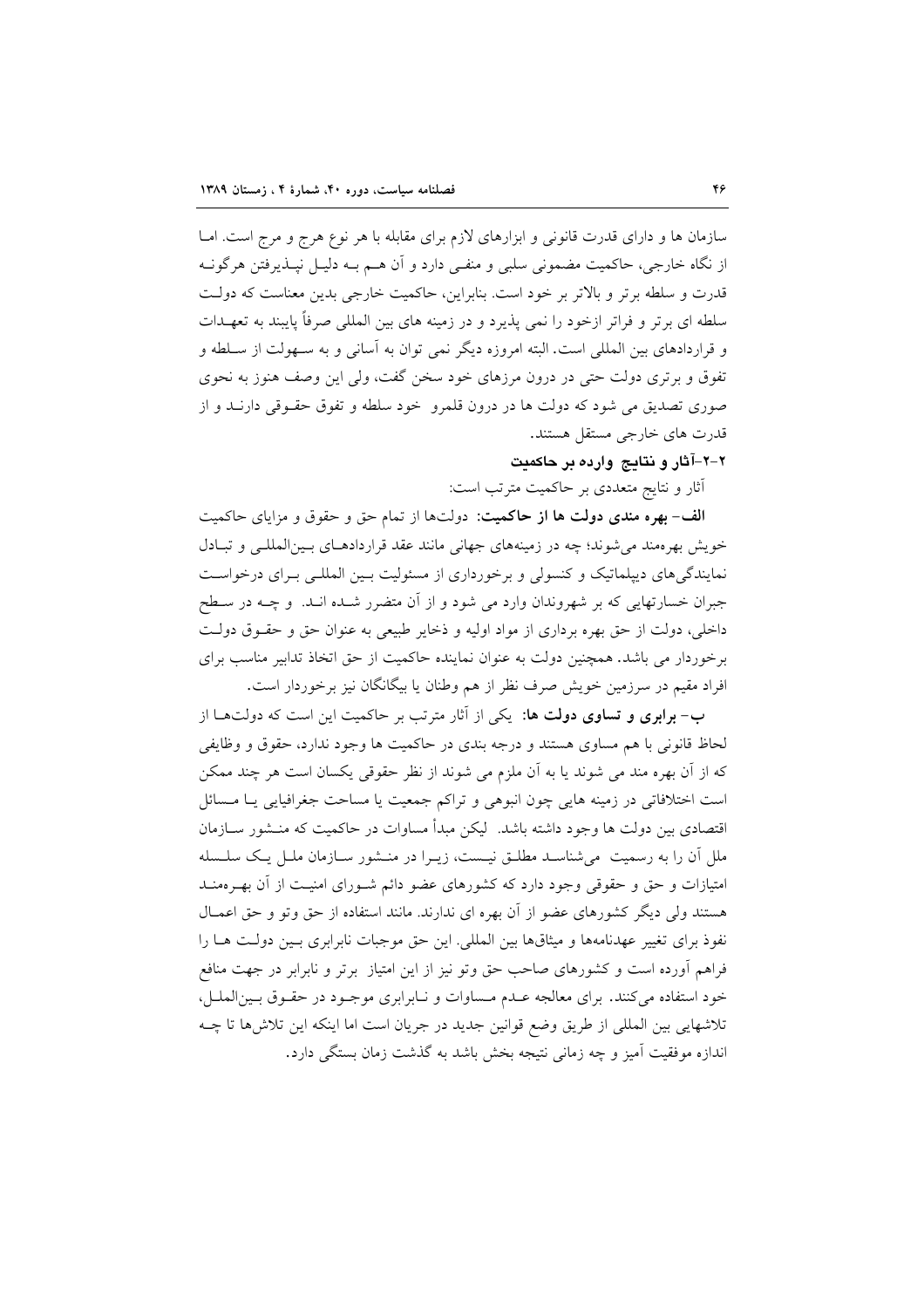ج - فقدان مجوز دخالت در امور كشورها: از دشوارترين و سخت ترين موضوعاتي ك حقوق بین الملل به آن متعرض است دخالت ٰ در امر کشورها می باشد. عده ای بـراین باورنــد چنانچه دخالت مستبدانه و زورمدارانه از طرف دولتی در امور دولت دیگر بـه قـصد حفاظـت وکمک و با هدف حفظ چهارچوب ارضی و استقلال سیاسی بـرای آن دولـت صـورت بگیـرد امري يسنديده و قابل قبول است (الركرايي١٩٩١،صص١٧٠،١١٧). ولي حقوق بين الملل دخالت هــر دولتی در امور داخلی دولت دیگر را ممنوع کرده است، زیرا ً هر دولتی در گزینش و گسترش و پیشرفت وضعیت سیاسی، اقتصادی، اجتمـاعی و فرهنگــی خــود بــدون هرگونــه دخــالتی از جانب دیگران آزاد است. هیچ یک از مقررات مندرج در منشور ملل متحـد ، ســازمان ً ملــل را مجاز نمی دارد در اموری که اساساً در صلاحیت داخلی دولت ها قرار دارد، دخالـت نمایــد و اعضاء را نیز ملزم نمی کند که امور خود را تابع مقررات این منشور قرار دهند. لیکن این اصل به اعمال اقدامات پیش بینی شده در فصل هفتم لطمه ای وارد نخواهد آورد. بر اساس نظریه لیبرالها که از جهانی شدن حمایت میکنند، باید براساس ویژگیهای هر منطقهای، ابزارهـایی خاص را به کار برد. به طور مثال در کشور های اروپای شرقی، استفاده از ابزارهای نهادی (مثل مکانیسم اتحادیه اروپـ)) و ارائــه برخـی امتیـازات مـادی در قبـال پــذیرش ارزش۵حـای لیبـرال دموکراتیک غربی توصیه می شود. در خصوص کشورهای جهان سوم (اَفریقا، اَسیا و اَمریکـای لاتين) از ابزار موثر مشروطسازي و يا حتى مداخله (بشردوستانه) حمايت مى شود. مشروطسازی بدین گونه است کـه بـه کـشورهای در حـال توسـعه در قبـال پــذیرش برخــی سیاست های خاص همچون آزاد سازی تجاری و خصوصی سازی صنعتی،رعایت هنجارهـای حقوق بشر وأزادي هاي مـدنى و سياسـي و حكمرانـي مطلـوب و شايـسته، برخـي منـافع و امتیازات اقتصادی نظیر وام ها و سرمایه گذاریها ارائه می شـود (کلاری ،یـان ،۱۳۸۲،ص۳۱۹). ولـی این گونه نظریه ها نتوانسته اند پاسخی مطلوب را در جهان بیابد لذا امروز شاهد هستیم چگونه به بهانه دموکراسی یا صلح و امنیت جهانی حاکمیت ملی دولت ها مورد تعرض واقع می شود

۱-اصطلاحات و واژه هـایی از کلمـه دخالـت (intervention) بـه فرانـسه و انگليـسی (imterference ) (immixtion) (ingerence) وجود دارد ولی علیرغم تلاشهایی که برای تفاوت و تمییز بین این اصطلاحات صورت گرفته درنهایت منجـر بــه همان معنی دخالت می شود. در ارتباط با بکارگیری معنـای عمـومی اصـطلاح کلمـه دخالـت، تفـاوت و تمـایزی بـین اصـطلاح (intervetion )در کتابهای حقوق بینالملل وجود دارد، در نزد بعضیها این کلمـه دلالـت بـر دخالـت غیرقـانونی و غیرمـشروع می کنـد و در نـزد بعـضي ديگـر دلالـت بـر اسـتخدام و بکـارگيري نيـروي مـسلحانه . و اصـطلاحاتي ماننـد (ingrence) -(interference) صرف از نظراستفاده از هرگونه وسیله ای یا هر امر مشروعی دلالت بر دخالت می کند. لیکن اصطلاح (دخالت) در زبان فارسی و (التدخل) درزبان عربی و اصطلاح (intervnthon) در زبانهای غربی و اروپایی صطلاحی است کـه بیـشترین کاربرد برای دلالت بر تمامی انواع دخالت (اعم از دخالت غیرقانونی و مشروع و دخالت مسلحانه یا دخالت عادی و مــسالمتآمیـز و غیره را)دارد. این کاربرد عمومی برای اصطلاح دخالت در عهدنامه ها و میثاقهای بینالمللی مخصوصاً در بند ۷ مـاده ۲ منـشور سازمان ملل متحد مورد تأكيد قرار گرفته است.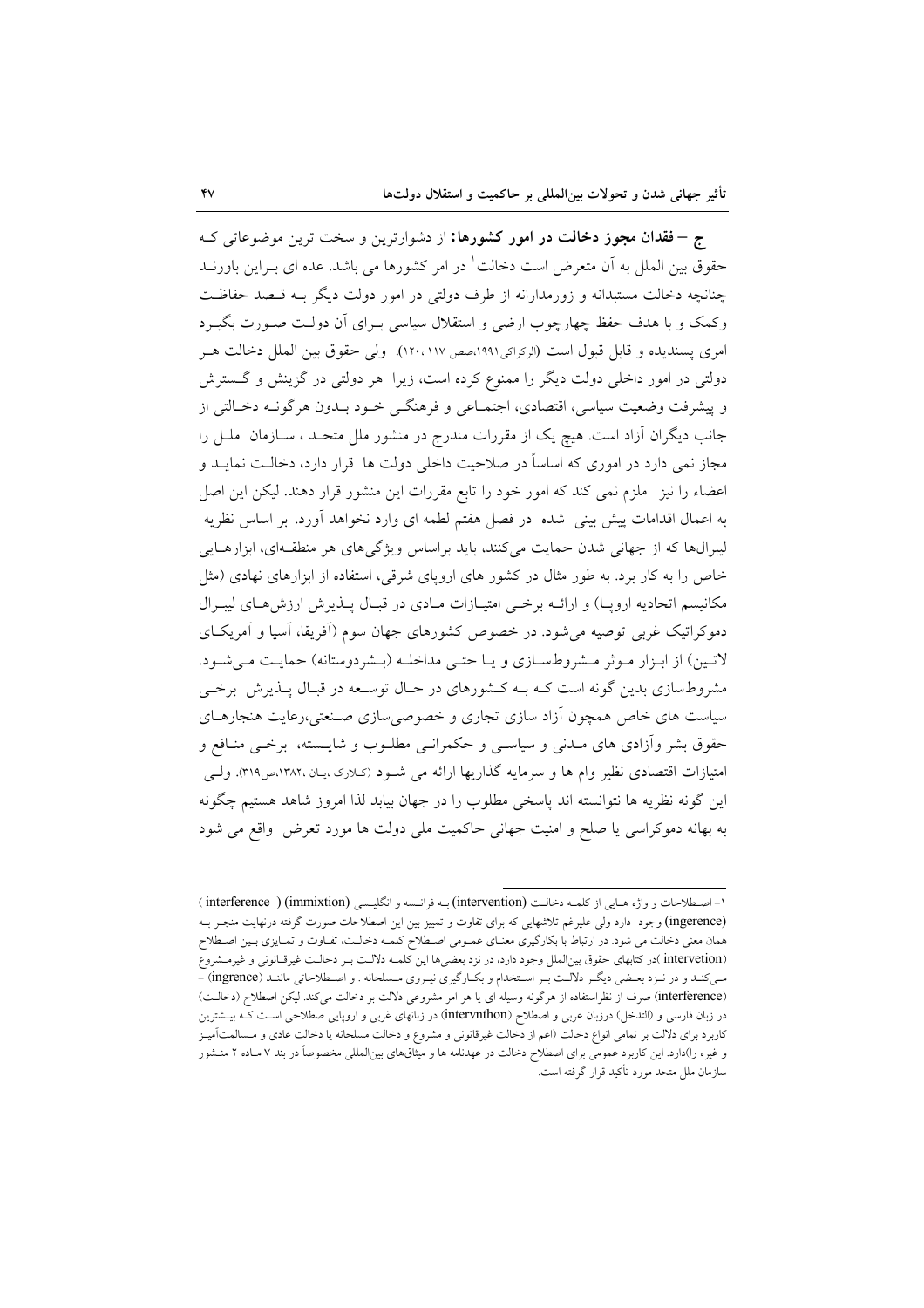و حتی سرزمین کشوری اشغال می شود و برای آن کشور حاکم حکومتی <sup>1</sup> تعیین می شود که از نمونههای آن می توان به عراق، افغانستان و ... اشاره کرد. این وضعیت تاکنون نتوانسته است مورد قبول افکار عمومی این کشورها قرار گیرد و یا افکار عمومی جهان را قانع کند. هر دولتی مقيد و متعهد به رعايت اصول حقوق بين الملل مخصوصاً در زمينه هاي حقــوق بــشر و عــدم ارتکاب جرائم جنگی و کشتار جمعی و نابودی انسان است. بنـابراین، دولـت هـا از فعالیـت مطلق و تام در زمینه روابط بین|لمللی برخوردار نیستند و ملزم بـه رعایـت یـک سـری اصـول می باشند. در خصوص روابط با جامعه جهـانی و سایرکـشورها، دولـت هــا مقیــد بــه قیــود و شرایطی در باب رفتار و اعمال خویش هستند (علوان،۱۹۹۷،ص۱۳۱). لـذا اینگونــه نیــست کــه هــر دولتی در روابط داخلی و خارجی فعال مایشاء باشد و ملزم به رعایـت یـک سلـسله اصـول و قواعد نباشد.

## ٣- دابر ه حاكميت و چگو نگي تحو لات بين المللي

نظریه حاکمیت با گذشت زمان مراحل متعدد را یشت سر نهاد و در اثر تحولات بین|لمللی حاکمیت مطلق و تام دولت ها بر ملت و سرزمین خویش به حاکمیت منعطف و شکننده تبدیل شد. امروزه با تغییر تھدیدات از نظـامی –امنیتـی بـه اقتـصادی، اجتمــاعی پــا فرهنگــی علیــه حاکمیت دولت ها، این پرسش به ذهن متبادر می شود که جلوه های حاکمیت در دوره جهانی شدن دستخوش چه دگر گونی هایی خواهد شد؟

#### ١-٣- جهاني شدن و شكاف در حاكمدت و استقلال دولت ها

با آشکار شدن نشانههایی از بروز تغییر در مسئولیتهای دولت بر اثر مرور زمان، بعضی از صاحب نظران در تحلیل خود کمرنگ شدن نقش دولت در جهت مصلحت و منافع شرکتهای چند ملیتی را ً مورد تایید قرار میدهند'ً. زیرا برای دولت ها بــسیار سـخت و دشــوار اســت از

۱- اَمریکا به هنگام اشغال کشور عراق درسال۲۰۰۳ پل برمر را که فردی اَمریکائی بود به عنوان حاکم عراق تعیین کرد. ۱– شرکتهای چند ملیتی از دیدگاه آقای ماری مارتان\* دارای پنج خصیصه و شاخص به شرح ذیل می باشند: الف- شرکت ها خصوصی هستند و دولتی نیستند .

ب- هدف این شرکت ها کسب سود است ، بخاطر اینکه مرتبط به تولید و سرمایه هستند .

ج- دارای شعبه ها ی متعددی می باشند و هر کدام از این شعبه ها دارای شخصیت حقوقی هستند .

د- در کشور های مختلفی حضور دارند و به همین خاطر دارای صنعت جهانی هستند .

ه- با حفظ مرکز یا مقر اصلی خود تصمیمات استراتژی را اتخاذ می کنند و بر شعبه هایی کـه در خـارج دارنـد مراقبـت و نظارت می کنند .

در آغاز قرن بیستم تعداد شرکت های چند ملیتی به ٤٠ هزار شرکت می رسید و شعبهای از این شـرکت هـاکـه در اقـصاء نقـاط جهـان مشغول فعالیت بوده اند از ۲۵۰۰۰۰ هزار شعبه تجاوز می کند . به استناد آمار سال ۱۹۹۲ به نقل از :

United Natione Conference on Trdde and Development (UncTad), World Investment report 1995 (Geneva: UNCTAD, 1996) 1. Le nouvel ordere economique interntional., R.F.D.I.P(1976),P.54\* P.M.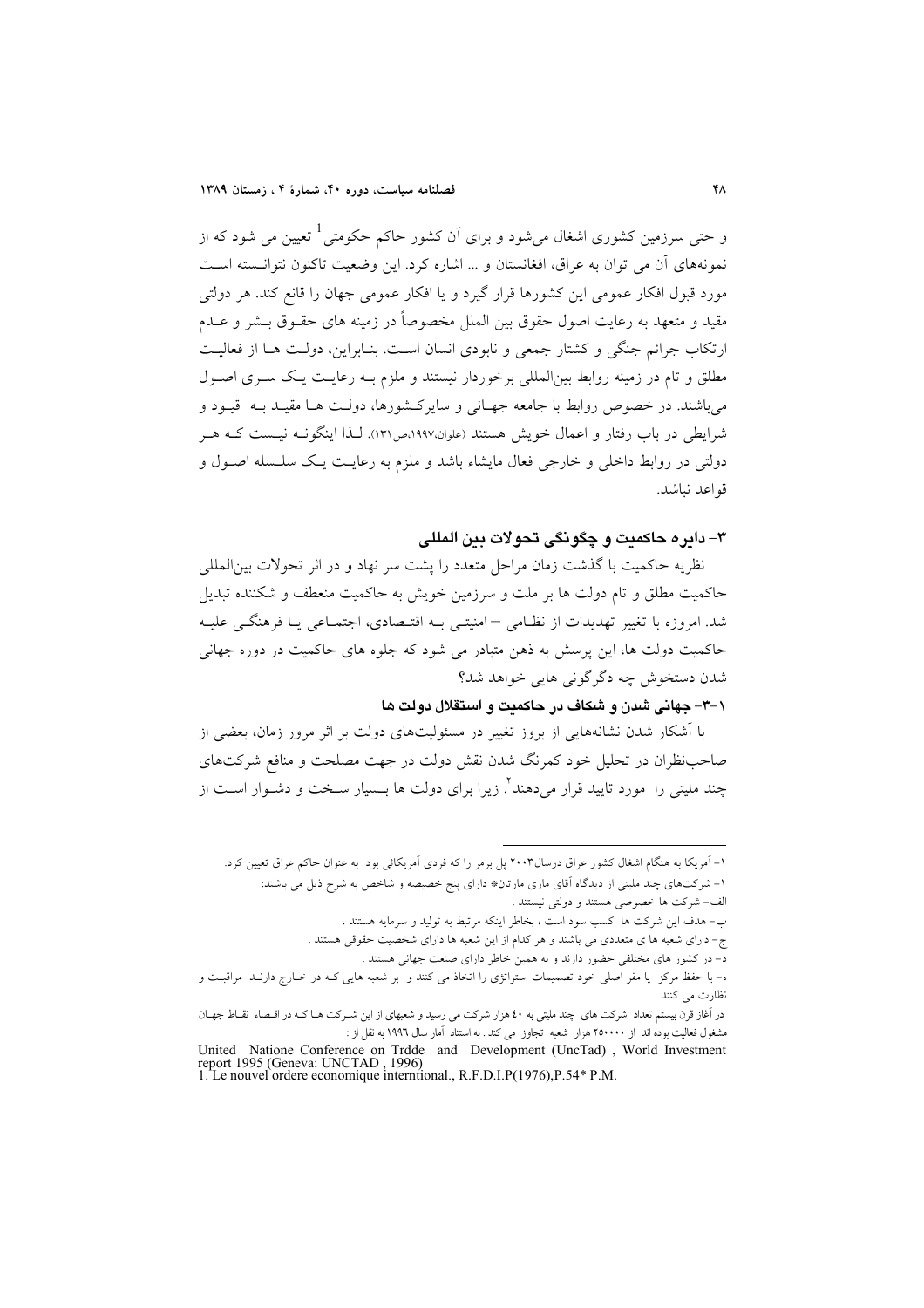فعالیت شرکتهای چند ملیتـی در درون مرزهـای خـود جلـوگیری کننـد. ایـن شـرکتهـا از امکانات و تواناییهایی برخوردارند و در صورت وقوع تعـارض بـین فعالیـتهـای شـرکت و سیاست دولت محل فعالیت می توانند با استفاده از آن توانایی هـا، تولیـدات محلـی را هـدف تهدید قـرار دهنـد و از افـزایش تولیـد یـا صـادرات آن بـه سـایر کـشورها جلـوگیری نمایـد (ابوعامو٢٠٠٥، ص ٢٠٣) و حتى تا سرنگونى نظام سياسى مزاحم پيش روند. هر چند هدف اوليه اين نوع شرکتها بالا بردن سود و منافع بود ولی امروزه دارای نقش سیاسی شده اند و دیدگاههای خود را به وسیله ابزارهای فشار به کشورهای ضعیف و حتی قوی تحمیل میکنند. برای مثال، شرکت آمریکایی ITTدر کودتای نظامی ۱۹۷۳ شیلی که سرنگونی آلنده رئیس جمهور منتخب مردم آن کشور در پی داشت شد، نقش اساسی داشت. شرکتهای چندملیتی حتی با دولتهای که در محاصره اقتصادی هستند و چه بسا با دولت مبتوع خود آنها رابطـه خــوبی ندارنــد بــه صورت سری تجارت میکنند. در سال های اخیر، نسلی جدید از شرکت هـا ی بـزرگ چنـد ملیتی بوجود آمده اند که به عنوان یک قدرت اقتصادی با دولتهـای بـزرگ و دارای اقتـصاد قوی برابری میکنند و حتی حجم معاملات آنها از بعضی دولـتهـای پیـشرفته بیـشتر اسـت. شرکتهایی چندملیتی قادرند از مرزها و موانع گمرکی که دولتها و کشورها برقرار کردهانـد، عبور کنند و بر بسیاری از قید و بندهای که بدون مطالعات علمی بوجود آمده ا ند غلبه کردند. در نتیجه قادرند قدرت بسیاری از دولت هایی را که در چارچوب حوزه حاکمیت ملبی خــود فعالیت میکنند، سلب کنند. اینگونه دولت ها امروزه از تطابق فعالیت های خود با آنچه کـه در گذشته بر مبنای اختیارات و صلاحیتهای مجاز در سرزمین خود انجـام مـی دادنـد، عـاجز و ناتوان ماندهاند (الفرا١٠٠٤ مص ٨٠).

بنابر أنچه گذشت میتوان گفت که جهانی شدن در ارتباط بـا حاکمیـت دولـت هــا بــه دو سمت و جهت پیش میرود: یکی تهدید کننده و سلب کننده حاکمیت داخلی دولت ها به سود نهادهای مافوق ملی و دیگری برتری ارزش های خــارجی بــرارزش هــای ملــی و داخلــی. در نتيجه اين تحولات، دولتها قدرت و اقتدار خود را به عنوان نماينده حقيقى و واقعى مردم به نفع نیروهای اجتماعی متجدد از دست می دهند. دولت های ضعیف و جهان سـومی، بـیش از دیگران در معرض تهدید قرار دارند. بنابراین، در عصر جهانی شدن دو خطر اساسی دولت هـا را تھدید می کند:

خطر اول: از هم گسیختگی حاکمیت و انتقال آن به نهادهای بین المللی بزرگتر، از جملـه سازمان تجارت جهانی و موسسه های جهانی بین المللی یا نهادهای منطقـه ای بـر خواسـته از اهداف و مقاصد ابرقدرت ها و کشورهای نیرومند تر مانند پروژه خاورمیانه بزرگ.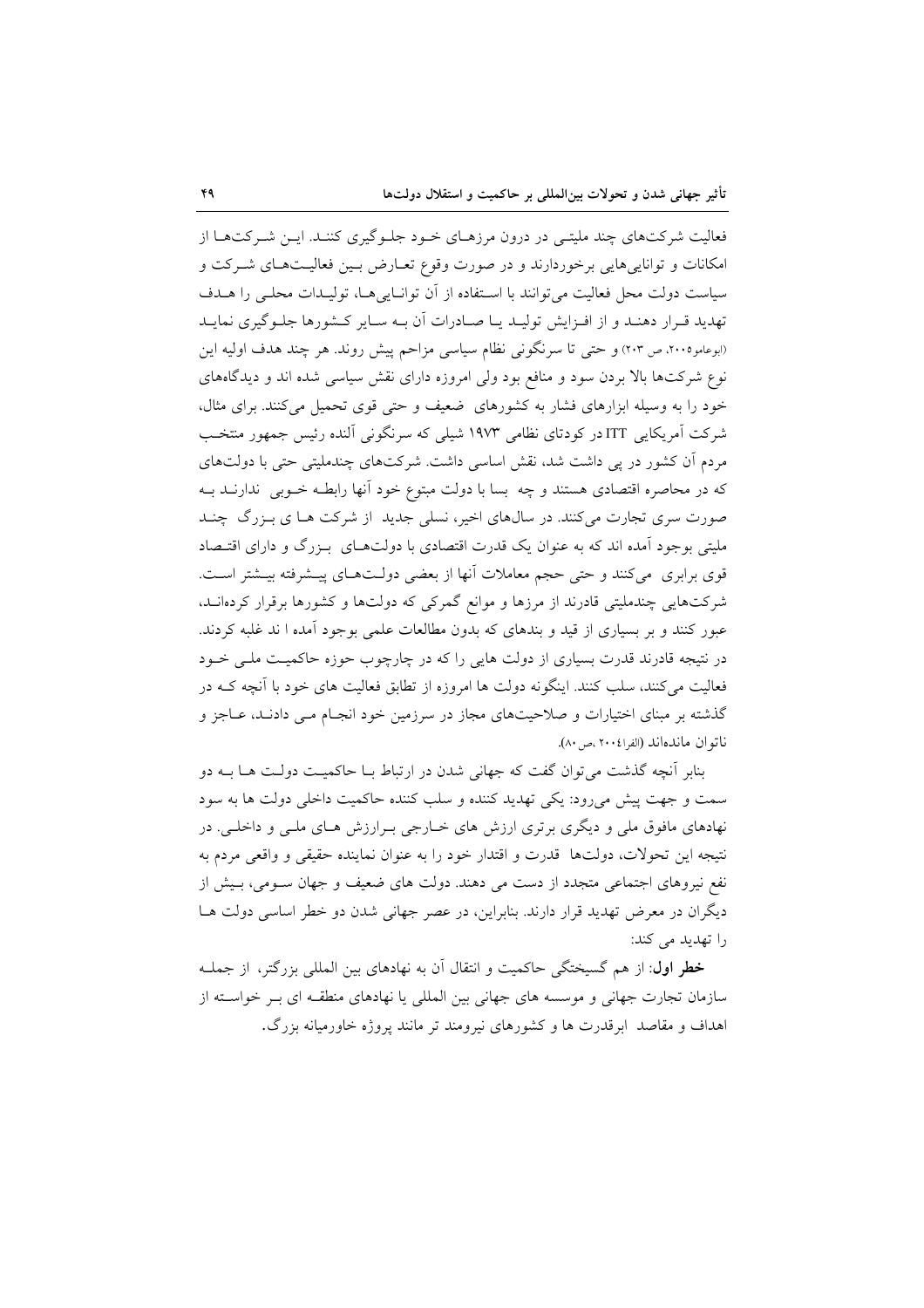**خطر دوم**: تشدید درگیریهای هویتی و جنگ های داخلی که حاکمیت را در معرض تهدید قرار می دهد و موجبات بروز شکاف در وحدت داخلـی و ملـی کـشورها و در نتیجــه بغــرنج شدن وضعیت دولت ها می شود. اگرچه بعضی از صاحب نظران ایـن تحـولات را سـطحی و گذرا و موجب شناور شدن تاریخ جامعه می دانند .

٢-٣- بحران در حاكميت دولت ها در وضعيت جديد نظام بين المللي

حقوق بین الملل در پرتو نظام جهانی جدید از یک طرف موجب بروز شکاف در حـریم و فضای اختصاصی- داخلی دولت ها و از طرف دیگر وسیله ای بـرای تعیـین حـد و حـدود حاکمیت شده است. بسیاری از تحولات و تغییرات عصر کنونی، مصادیق و مبـدأ حاکمیـت و سلطه دولت را به مبارزه می طلبد در حالی که دنیای معاصر در مرحله رشد اعتماد و اطمینان متقابل و فراگیر بسر می برد. در گذشته توجه و اهتمام به دردها و رنج هـای انـسان و حقـوق بشر محدود بود و از حد و اندازه معین ً فراتر نمی رفت ولی در عصر جدید اینگونه نیست. از آنجای<sub>ه،</sub> که مبدأ حاکمیت دولـت ریــشه در افکـار خــاص ســرزمینی دارد، همراهــی و تقویــت حاکمیت دولت را به دنبال دارد ،هـدف از مبـدا بـه معنـای عـدم دخالـت و مـانع از تزلـزل و فروپاشی حاکمیت دولت می باشد که چنین وضعی هم با عدم دخالت امکان پذیر است .

مساله مهم و قابل توجه در این خصوص، وجود مسائل اختصاصی و داخلـی در حاکمیـت است كه از آن به عنوان زمينه محفوظ ياد مـي شـود (Le Domaine reserve) و دكتـرين حقـوق بینالملل بیشترین نفوذ و تـأثیر را در تعیـین حـدود حاکمیـت دارا بــوده اسـت. ولــی حقــوق بين الملل (institute de droit international) نتوانست روش هايي ساده و در عين حال فعال را به هنگام تعریف برای آن تعیین کند: «حاکمیت زمینه محفوظی است که فعالیت دولت و وظایف خاص آن وابسته و مقيد به حقوق بين الملل نيست». از اين تعريف، نكتهاي در نهايت اهميت بدست مي آيد و آن اينكه فضاى اختصاصي دولت، با توسعه الزامات و تعهدات طبيعي پيچيــده یا ریشهای رو به تضعیف می نهد. با افزایش همکاری بینالمللی می توان بدون هـراس بـر ایـن مهم تاکید کرد که در اثر پیچیدگی روابط منظم قانونی با دیگـر شخـصیتهـا و ســازمان هــای بين|لمللي، فضاي خصوصي و اختصاصي دولتها به تدريج رو به محدوديت مي نهـد (عبدالعزيز النویضی۱۹۹۹، صص۳۸۰ و ٤٠) مانند تعهدات دولت ها به پیمانهای چند جانبه چــه در زمینــه حقــوق بشر باشد و یا در زمینه صلح یا تحقق بخشیدن به ارزشهای اعتمادساز متقابل. معمـولاً دولـت ناگزیر است با توجـه بـه اقتـضای تعهـداتش از برخـی اختیـارات خـاص خـود در فـضای محافظهکارانهای که در گذشته داشته است چـشم بیوشـد، امـری کـه بـه سـود سـازمان هـای بینالمللی و منطقهای خواهد بود. در واقع، این چشم پوشی در برابر اعتباری که کسب خواهد کرد به کاهش حاکمیت وی منجر نخواهد شد.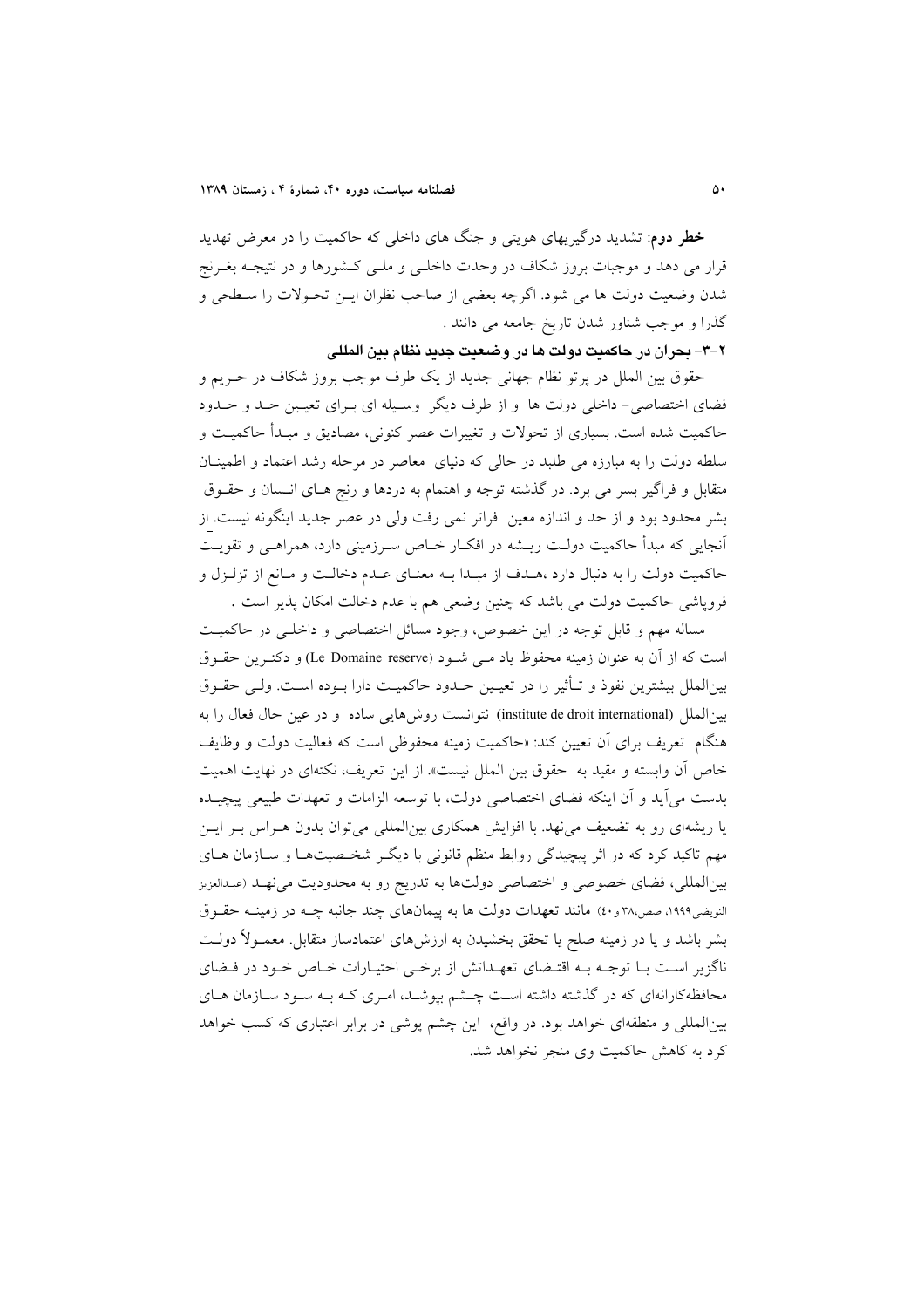با مراجعه به احکام دیوان دادگستری بین الملل آشکار می شود کـه در جامعـه جهـانی بـه سوى ترجيح حقوق بين الملل بر حقوق داخلي تمايل وجود دارد. ديوان دادگسترى بين المللي در حکمی که در قضیه ماهیگیری در تاریخ ۱۸ دسامبر ۱۹۵۱ صادر کرد، اعلان داشت: «تعیـین حد و مرز دریاهای سرزمینی و منطقه ای بر دیگر دریاها از حقوق بین المللـی عمـومی نـشات می گیرد». همینطور دیوان دادگستری بین المللے در حکم صادره در ۲۷ اوت ۱۹۵۲ در باره حقوق و منافع شهروندان ایالات متحده آمریکا در مغرب، اعلان کرد: قوانین صادره در مغـرب در سال ۱۹٤۸ با مفاد توافقات گذشته در تعارض است (الناصر ۲۰۰٤، ص ۱۸). بـسیاری از مـسائل مربوط به محیط زیست، بهداشت و اقتصاد که در چارچوب اختیارات داخلی یا منطقه ای برای هر دولتی مسائل مهم به حساب می آمدند، امروزه از لحاظ اهمیت از حـد و مـرز دولـت هـا عبور کرده و مساله ای جهانی تبدیل شده اند. تلاش هـای انجـام گرفتـه در خـصوص اینگونـه مسائل، زمانی نتیجه بخش خواهد بود که با اقدام دستجمعی دولت هـا همـراه باشـد. از طـرف دیگر، طرحی را که کوفی عنان دبیر کل سابق سازمان ملل در دوره ٥٤ مجمع عمومی ســازمان ملل ارائه کرد، بیانگر این موضوع بود که حاکمیت به عنوان پایــه و اســاس روابـط بــینالملــل کنونی، صرفاً به دولت های ملی اختصاص ندارد بلکه به افراد تعلق دارد و به منزله آزادیهـای اساسی برای هر فردی مورد حمایت سازمان ملل متحد میباشد. وی در ادامـه بـه حمایـت از موجودیت انسانی اشخاص و عدم حمایت از متجاوزین به حقوق بشر می پردازد و بـدین گونــه تلاش می کند موانع و مشکلات موجود در مقابل سازمان هـای بـینالمللـی را بـر دارد تـا ایـن سازمان ها بتوانند در طرحها و پـروژههـای مداخلـهجویانـه بـرای بازدارنـدگی از تجاوزهـا و بی حرمتی ها به حقوق بشر، بدون مجوز از طـرف ً سـازمان ملـل مـستقیما دخالـت كـرده و از تجاوز به حقوق بشر جلوگیری کنند.(Kopi A.Annan,2000)

## ٣-٣- مداخله انساني و تقابل آن با حاكميت

**الف: دخالت انسانی**: دخالتهای بشردوستانه یا انسانی پیوسته موضوعی اختلافبرانگیز میان صاحب نظران حقوق بین|لملل، اندیشمندان و دیپلماتها بوده و هـست؛ بـه همـین سـبب نوعي پيچيدگي و ابهام در خط فاصل ميان امور داخلي و امور بين الملل بوجود آورده است. «مداخله انساني» (Intervention humanitair) «يا دخالت به خاطر اهداف انساني» در آن واحد هم مفهومی قدیمی و هم ً نو است. اگر چه مبدأ پیدایش و سرآغاز این مساله خیلی روشن نیــست، اما اشاره به حقیقت پیدایش ایـن پدیـده در چـارچوب حمایـت از حقـوق اقلیـتهـا و دیگـر گروههای نژادی که تقریبا در نیمه قرن ۱۹ ظهور پیدا کرد، حائز اهمیت است (محـروس، ۱۹۹۰، ص ١٧). با توجه به مبناي مداخله انساني در آن عصر، يكي از تضمين كننده هــاي اساســي، احتــرام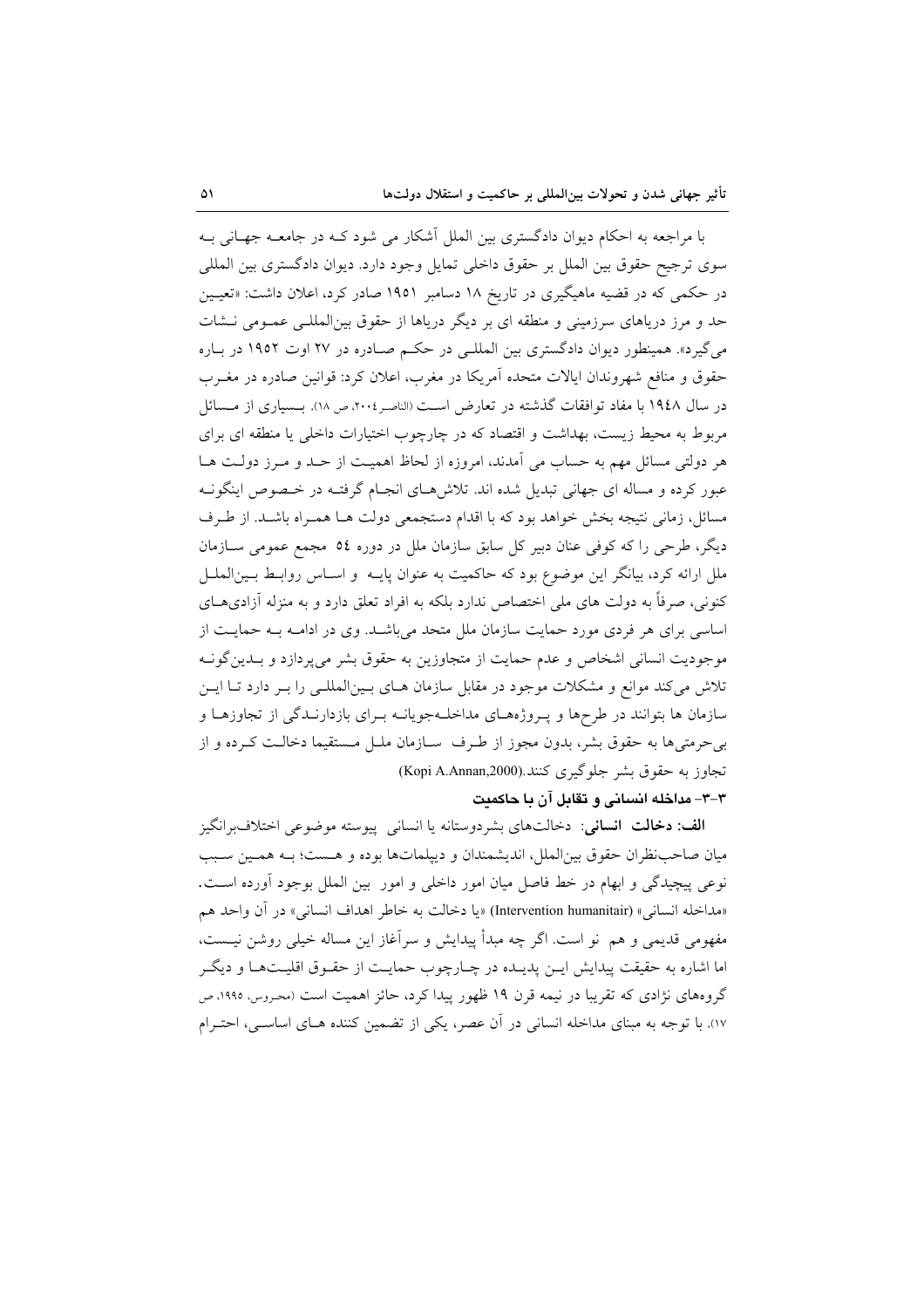قائل شدن به حقوق افراد پناهنده بود که به کشوری روی آورده و در آن زندگی مــی کردنــد<sup>1</sup>. اما بعد از پایان جنگ جهانی دوم و ایجاد سازمان ملل، مسئله حمایت بین المللی از حقوق بشر صرف نظر از دلبستگی های ملی، نژادی، دینی، سیاسی و غیره از صراحت بیشتر برخوردار شد و یکی از نقشهای اساسی تنظیم نظام بین المللی معاصر را برعهده داشته است. حمایت هـای بين|لمللي از حقوق بشر به موجب اسناد و معاهدات بين|لمللـي از جملـه حمايـت از دخالـت مجامع بینالمللی برای تضمین و حمایت از حقوق بشر، پیوسته مبنـایی کلـی در چهـار دوره حیات اولیه عمر سازمان ملل بوده که در واقع شاهدی بر ضمانت و حمایت از «امکان مداخلـه انسانی» است که اخیرا در فهرست موضوعات مـورد احتـرام و حمایـت قـرار گرفـت. مجمـع عمومی سازمان ملل در سال ۱۹۸۸ قطعنامه شماره ٤٣/١٣١ در خصوص کمک رسانی انسانی برای قربانیان فاجعه های طبیعی و موارد اضطراری مـشابه را تـصویب کـرد. سـازمان ملـل در ضمن این قطعنامه، اینگونه بیان کرد که «عدم یاری رساندن به قربانیان، تهدیدی بهرای حیـات بشری و به منزله خدشه وارد کردن به کرامت انسانی است.<sup>2</sup> پــس از آن تــسریع و ســرعت در مداخله برای یاری رساندن به قربانیان بصورت شرطی اساسی و ضروری مورد توجـه قـرار گرفت. به اقتضای این مسئله، دولت های مجاور یا هر دولت معین دیگر نبایــد بــه بهانــه هــای قومی و نژادی برای یاری رساندن به قربانیان محدودیت و موانع ایجاد کنند. قطعنامـه سـازمان ملل همانگونه که بر حاکمیت و وحدت ارضی و ملی دولت هـا تأکیـد مـی کنـد، بـر اهمیـت رسیدگی به قربانیان حوادث و رویدادهای طبیعی و وضعیتهای مشابه از سوی دیگر کشورها تاکید دار د.

به طور حتم، اگر دخالتهای بشردوستانه و انسانی به هنگام وقوع بحران هــا صـرفا بــرای تأمین مواد غذایی و کمکهای پزشکی انجام گیرد تأثیری بر حاکمیت دولت هــا نــدارد و حتــی فرستادن شهروندان برای معالجه و سامان دادن و مدیریت حوادث پیچیده و بحران زا هم نمــی تواند موجب نگرانی باشد. مگر اینکه در هنگام وقوع چنـین بحـران هـایی، مداخلــه نیروهـای مسلح کشوری به بهانه جلوگیری از نقص حقوق بشر به صورت سریع و ضرب العجل انجـام گیرد مانند آنچه که در عراق یا بعضی کشورهای دیگر رخ داد.

ب: دخالت به بهانــه ارزش هـاى اخلاقــى : بـر اسـاس نظـر نئـو ليبـرالهـا بـه ويـژه انترناسیونالیستهای نو لیبرال، مداخله در امور کشورها در جهت اشاعه دموکراسی و در جهت

۱- دخالت انسانی پیوسته مبهم بوده و هست و آنچه که از گذشته تاکنون از سوابق تاریخی این امر نشان می دهد ایـن اسـت که حمایت انسانی بهانه و پوششی برای دخالت قدرت های بزرگ در راستای توجیه دخالتهایی که در امور کشورهای دیگر به خاطر منافع خاص خود انجام داده اند می باشد.

۲–به بند ۳ مقدمه قطعنامه شماره ۱۳۱/٤۳مورخ۱۹۸۸مراجعه شود.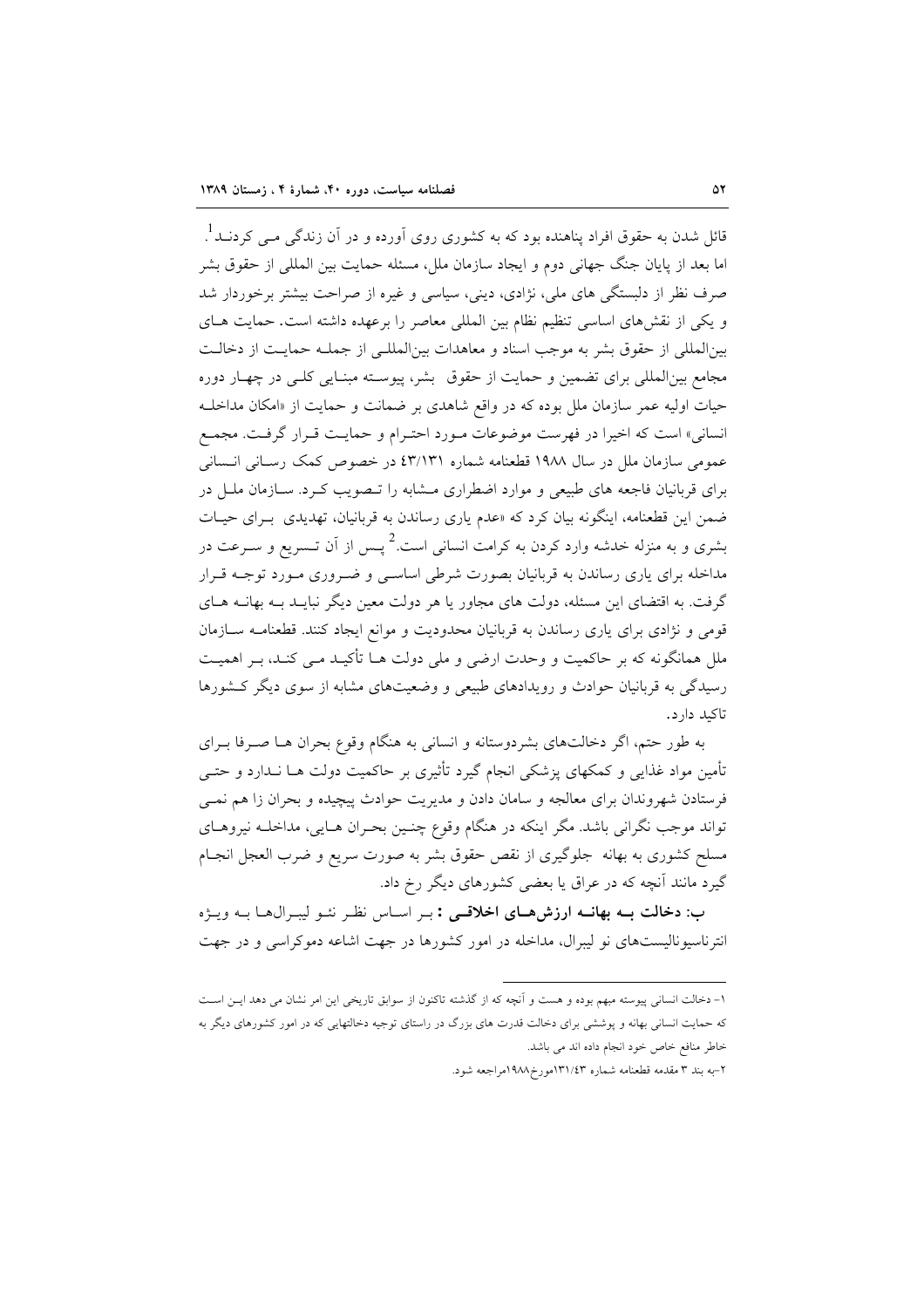ایجاد زیر ساختار های لازم و مناسب برای شکل گیری حکومتهای دموکراتیک قابـل پــذیرش است. بر اساس این نظریه، برخی معتقدند بسیاری از مداخلات ایالات متحده و هـم پیمانـانش در کشورهای اقتدارگرا و غیر دموکراتیک در یکی دو دهه اخیـر چــون در جهـت حمایــت از حقوق بشر و روی کار آوردن نظام های دموکراتیک بـوده، (از نظـر اخلاقـبی ) قابـل دفـاع و توجيه يذير است. البته اين ديدگاه نادرست است چـرا كـه هـدف |يالـت متحـده از اقــدامات مداخله جویانه نظیر آنچه در عراق و افغانستان انجام داد، بیشتر تأمین منافع خود بوده اسـت و نه چیز دیگر (زرگر،۷۷ص۱۶). مرحله ای دیگر از دخالت در حاکمیت سایر دولت با بهانه جنگ کوزوو آغاز شد . جنگ کوزوو مرحله ای جدید را در تاریخ روابط بین الملــل بوجــود آورد و موجب بازگشت دستهبندیها و ایجاد تشکلهای جدید در نظام بین الملل شد و بهانه ای برای دخالت بعضی کشور ها را بوجود آورد، درست برعکس مرحله جدید که در موقع بحران ها و آشوبها در روابط بین الملل بوجود می آید. رهبران سازمان ناتو ادعا کردند از آنجا که جنگ داخلی کوزوو جنگی اخلاقی با هدف سرکوبی و سیاست پاکسازی ریشه ای و نـژادی اسـت، جلوگیری از این فاجعه فقط با شکست رئیس صربها تحقق می یابد و مانع از اعمال رفتارهای وحشیانه و خشونت آمیز مشابه برای ادامه و استمرار حکومت حاکمان دیکتاتور می شـود. بـه همین خاطر بعضی از سران اروپا این جنگ را جنگ ارزش ها نامیدند. جنگ اخلاقی مفهومی نسبی دارد و بعضی وقتها در معیارها و ارزش ها دچار دوگانگی می شود. مثالها و نمونههایی از وجود این دو گانگی بسیار است از جمله نابودی هزاران نفر بـه بـدترین وجـه در روانـدا، سیرالئون، لیبریا و اَنگولا و کونگو (زئیر سابق) و همین طور تجاوز به مردمان فلسطین اشـغالی که بدترین وجه از تجاوز به حقوق بشر و نسل کشی به حساب مـی اَینـد کـه نـاتو و ایـالات متحده آمریکا چشم بر آنها بسته نگه داشتند. هر چند مداخله و جنگ در کـوزوو بــا تکیــه بــر بهانه بازدارندگی از تجاوزات و بی حرمتیهای نظـام سیاسـی صـرب بـه حقـوق بـشر توجیـه می شود، اما هدف حقیقی این دخالت، نه نجات انسانها بلکه تثبیت اوضاع و تعیین تکـالیف و وظایف جدید در چارچوب ایده برتری غرب به رهبری ایالات متحده آمریکا بوده است. یکـی از اهداف این بوده است که از ناتو سازمانی جهانی ساخته شود. به هنگام کشتار و نـسل کـشی در رواندا از کلینتون رئیس جمهور وقت اَمریکـا سـوال شــد چـرا اَمریکـا در روانــدا دخالــت نمی کند و وی در پاسخ گفت: آمریکا منافعه ای در رواندا ندارد تا در آنجا دخالت کند.

بعد از مداخله سازمان ناتو در جنگ کوزو که بدون موافقت شـورای امنیـت ســازمان ملــل انجام گرفت، اینگونه مداخلات نظامی اعتراضات بسیار را در پی داشت. نشستها، کنفرانسها و پژوهشهای بسیار در این خصوص انجام شد. دفتر دبیرکل سازمان ملل متحد در سال ۲۰۰۰ در خصوص ایجاد پایههای اصلاح طلبانه و مسالمت آمیز برای مداخله های نظامی صلح آمیـز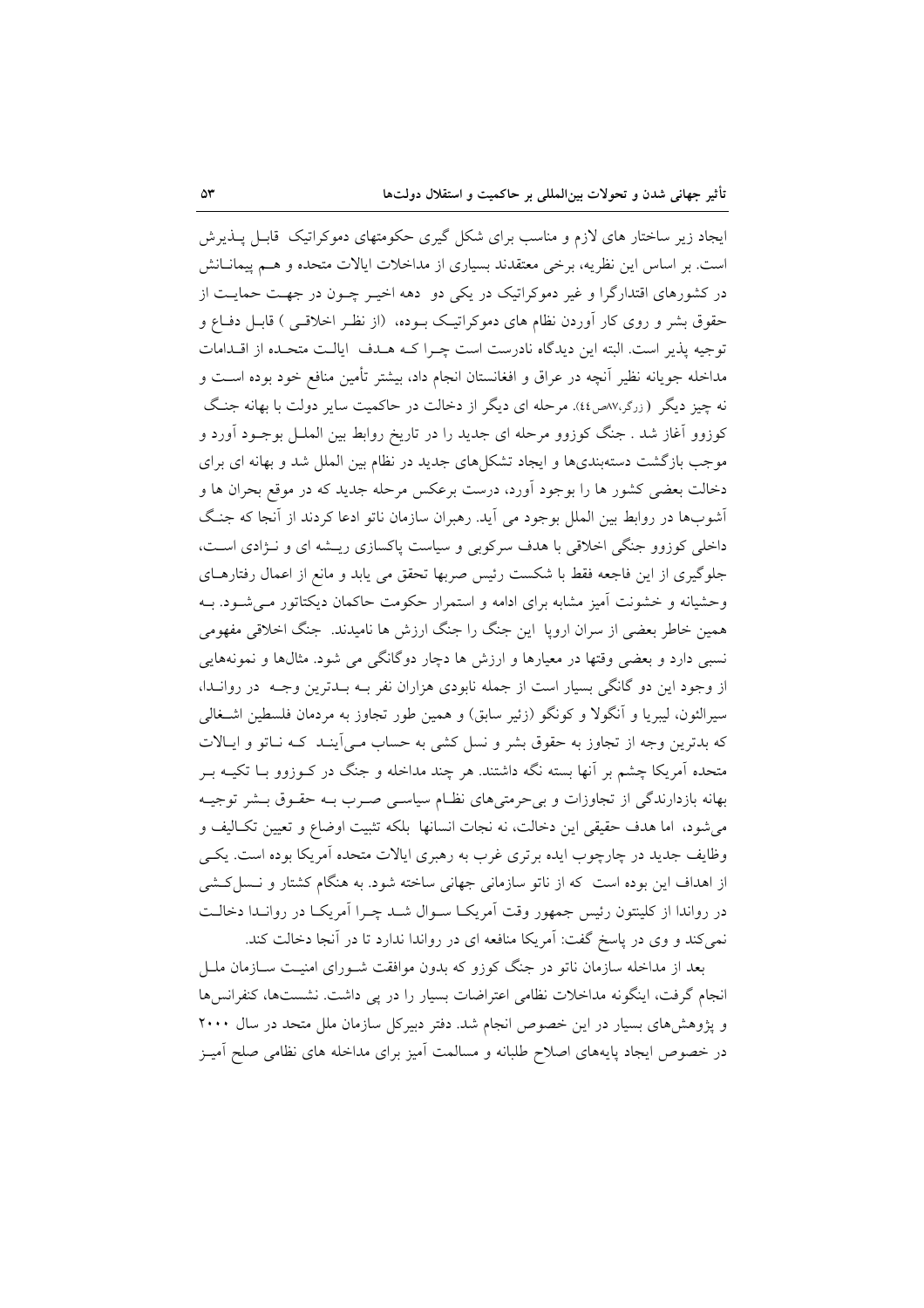توسط سازمان ملل متحد اقدام به مشورتهای وسیع کرد. همچنین کوفی عنان بـرای تعیـین و تعریف مداخلههای انسانی تحت مـسئولیت طرفـی کـه مداخلـه را انجـام مـیدهـد از مجـامع بینالمللی خواستار توافق نامهای جدید شد. در این راستا با پیشنهاد دولت کانادا، کمیسیونی بين المللي حول مداخله و حاكميت ملبي International commission on intervention and state) (sovereignty (Iciss) با شركت شخصيت هاى بين المللي از نقاط مختلف جهان تـشكيل شـد. این کمیسیون گزارش خود را در دسامبر ۲۰۰۱ ارائه و منتشر کرد. دبیر کل وقت سـازمان ملـل از این گزارش بعنوان سندی مهم که باید مورد توجه و عنایت قرار گیرد، استقبال و تقدیر کرد. در گزارش مزبور بر بسترسازی، حمایت و پشتیبانی بیشتر به عنوان مسئولیتی اساسی بـه جـای «حق مداخله» تأكيد شـده بــود (Responsibility to protect, no the Right to intervene) . بــه نظــر می رسد که این گونه قطعنامهها و مصوبهها در جهت تأمین نیازها و حقوق شهروندان و نــه در راستای مصالح و منافع دولتها و اختلافات آنها باشـد. بنـابراین، مـسئولیت بـسترسازی بـرای حمایت و پشتیبانی صرفا مداخلـه نیـست بلکـه از تجـاوز جلـوگیری مـیکنـد و تجدیـد زیـر ساختها و بازسازی خرابیها و ویرانیها را نیز شامل می شود. کمیسیون به اختصار بیان کرد که مداخله نظامی باید امری استثنایی باشد که فقط در هنگام هتک حرمت و تجاوزهـا و ایجـاد آزارهای خطرناک (Irreparable Harm) همانند کشتار گروهی و یا نسل کشی و پاکسازی های نژادی وسیع، تروریسم، کوچ دادن و تجاوز به آنها که بر اثر ناتوانی و کوتـاهی دولـت بوجــود می آید، انجام گیرد(مدنی، صص ۱۱۰ و ۱۱۵).

#### ۴–۳– نقض حاکمیت دولت ها با انگیزه مبارزه با تروریسم

الف. ابعاد جنگ علیه تروریسم: کاربرد اصطلاحاتی مانند جنگ علیه تروریسم یـا جنگ علیه ترور پس از حادثه شبههناک یازده سیتامبر ۲۰۰۱ آغاز شـد؛ زمـانی کـه رئـیس جمهـور آمریکا در غروب ۱۱ سپتامبر ۲۰۰۱ خطاب به مردم آمریکا اعلام کرد: ایالات متحده آمریکـا و دوستان و همپیمانان او همراه با آنهایی که در جهان صـلح طلـب و خواسـتار امنیـت هــستند، متحد می شوند و برای پیروزی بر تروریسم ایستادگی خواهنـد کـرد. رئـیس کمیتـه اجرایـی سازمان ها عفو بین المللی در خصوص جنگ علیه تروریسم توسط آمریکا مـی گویـد : شـیوه آغاز این جنگ ؛ خود تهدیدی برای امنیت انسانی است . زیـرا بـا بـه چـالش کـشیدن چـار چوب حقوق بشر دوستانه که طی چندین دهه با مشقت و دقت شکل گرفتـه اسـت، جنگ علیه تروریسم امنیت جهان را بیش از هر حمله تروریستی دیگر تهدید می کند. کاملاً منطقـی است که هراس از تکرار حملات ۱۱ سیتامبر تبعات حقوق بشری جنگ علیه تروریسم را در وجدان عمومی تحت الشعاع قرار دهد ولی باید دید که این جنگ بـا اسـتاندارد هـای حقـوق بشر بین المللی و استاندارد های حقوق بشر ً دوستانه مطابقت دارد یا خیر. بنا بـه گفتـه رئـیس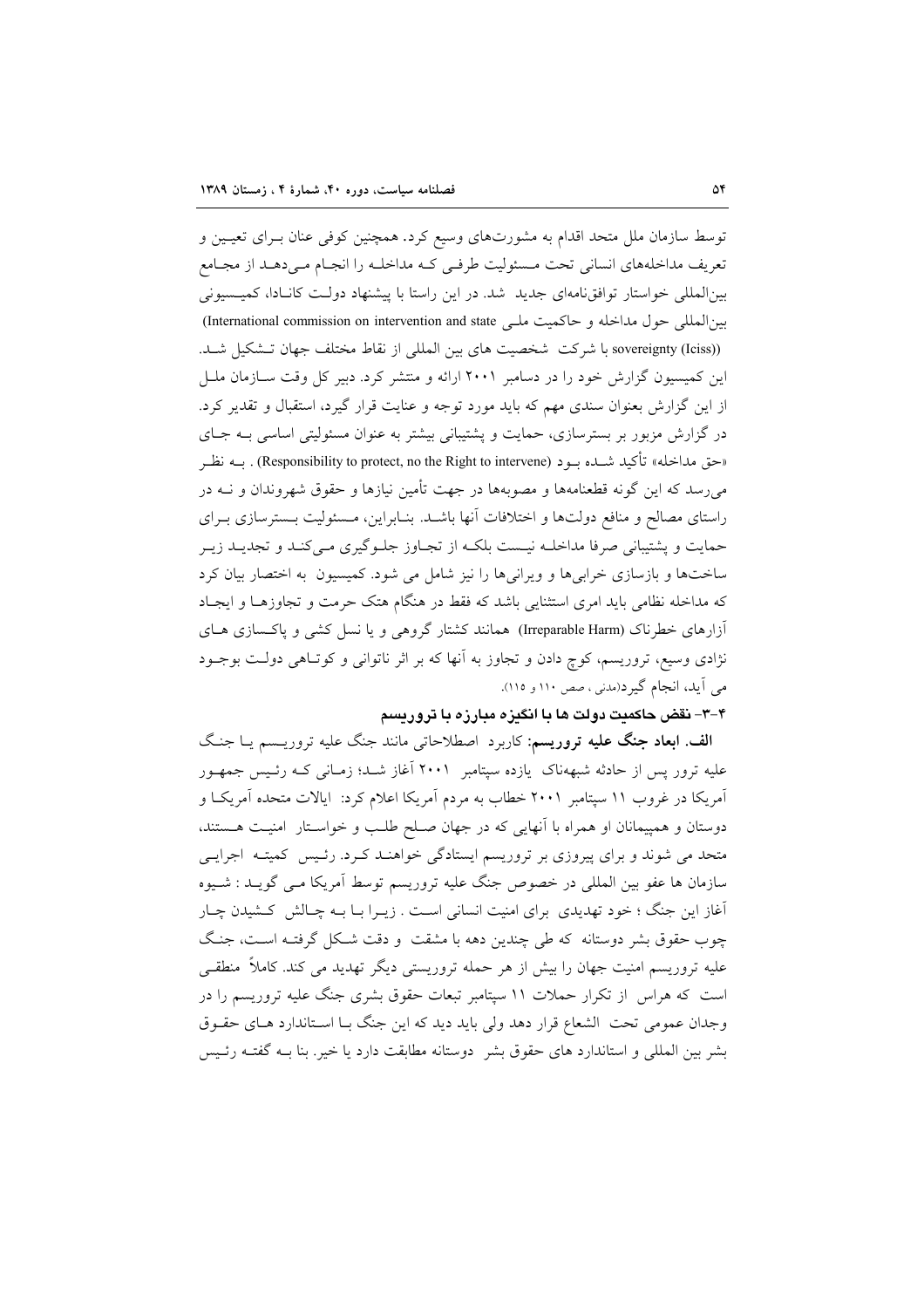كميته اجرايي سازمان عفو بين الملل از زمان حملات ١١ سيتامبر به اين سو ايالات متحده بــا حمایت بسیاری از کشور ها جنگی را علیه تروریسم آغاز کرده است. این جنگ تمـام ثمـرات حقوق بشري چند دهه گذشته و چارچوب حقوق بشر بين المللي را در معـرض خطـر قـرار داده است. بعضی روش های به کار گرفته شده در دستگیری و بازجویی از اشـخاص مظنـون، حقوق بشر بین المللی و هنجارهای بشر دوستانه را به نام امنیت نقـض مـی کنـد. در سراسـر جهان، دولت های بسیاری از پیکار ضد تروریستی پس از ١١ سپتامبر برای حمله بـر مخالفـان و پایمال شدن حقوق بشر استفاده کردهاند. سازمان عفو بین|لملل و بسیاری دیگر از گروههـای حقوق بشری مستندات بسیاری در این خصوص دارنـد (مـافمن١٣٨٥، ص ١٣٣). بـرای جنـگ بـا تروریسم در حال حاضر سه بعد وجود دارد: اول بعد رهبـری و سرپرسـتی اسـت کـه در ایـن خصوص ایالات متحده آمریکا، رهبری و سرپرستی جهان عهدهدار جنگهای خــشونتآمیـز را برعهده دارد. دوم بعد انتقامی که به انتقام گیری آمریکا از مسببین و بانیان حملات ۱۱ سـیتامبر ۲۰۰۱ معروف است. سوم بعد پیشگیری که به دلیل تغییر جنگ علیه القاعـده در افغانــستان بــه جنگی بازدارنده و پایدار تبدیل شده است<sup>1</sup>. وقـایع و رخــدادهای ۱۱ سـیتامبر ۲۰۰۱ ســوالات فراوان را حول مداخله به دلیل مبارزه با تروریـسم بـر اثـر هجـوم بـه ایـالات متحـده آمریکـا برانگیخت. آیا وقایع ١١ سپتامبر ٢٠٠١ جهان را برای همیشه تغییر داده است ؟ آیا این احتمال که یک گروه تروریستی بتواند با سلاحهای کشتار جمعی شهری را منفجر کند آنقدر تهدیــدی بزرگ هست که جامعه جهانی و حقوق بین الملل بدون توجه به نتایج حقـوق بــشری آن، هــر آنچه را که برای برخورد با این تهدید ضروری است، انجام دهد؟ در آن روز، دولت آمریکا بــا اعلام وضعیت جنگی و حالت آماده باش تاکید کرد: برای دفاع از خود به واکنش در برابر این عمل خواهد پرداخت و این کار بدون پاسخ باقی نخواهد ماند.

بعد از گذشت مدتی از واقعه۱۱ سپتامبر، یکی از صاحب نظران حقوق بـین الملــل کــه در همان وقت عضو و رئيس كميسيون حقوق بين الملل وابسته به سازمان ملـل متحـد بـود، بيـان کرد که وقوع این تهاجمات (۱۱ سپتامبر) امری وابسته به جنگ نیست و پاسخ بـه آن از طریــق جنگ نيست (Pellet Alain, Non, ce n'est pas la guerre, Le Monde , 21/9/2001.27). ولي ايالات متحده آمريكا، وقوع اين نوع تهاجمات را تهديدي براي صـلح و امنيـت بـين|لمللـي دانــست، نکتهای که در قطعنامهها، مصوبات و بیانیههای شورای امنیت نیز بر آن دارند<sup>2</sup> امـا علــی(غــم .<br>سازماندهی تروریسم برای تهدید صلح و امنیـت دولــتـهــا و اَمــادگی شــورای امنیــت بــرای

<sup>&</sup>lt;sup>1</sup>– دکترین جدید حمله پیشگیرانه ایالات متحده مفرو ضات اسا سی شکل گیری ساختار جامعه بین المللی را مورد چــالش قرار میدهد و مخاطرات وارده از ناحیه «جنگ علیه تروریسم» برای تضمینهای حقوق بشری بین المللی را افزایش میدهد. ۲– به عنوان مثال قطعنامه شماره ۱۳۷۸ شورای امنیت که به تاریخ ۱۲ سپتامبر ۲۰۰۱ صادر شد .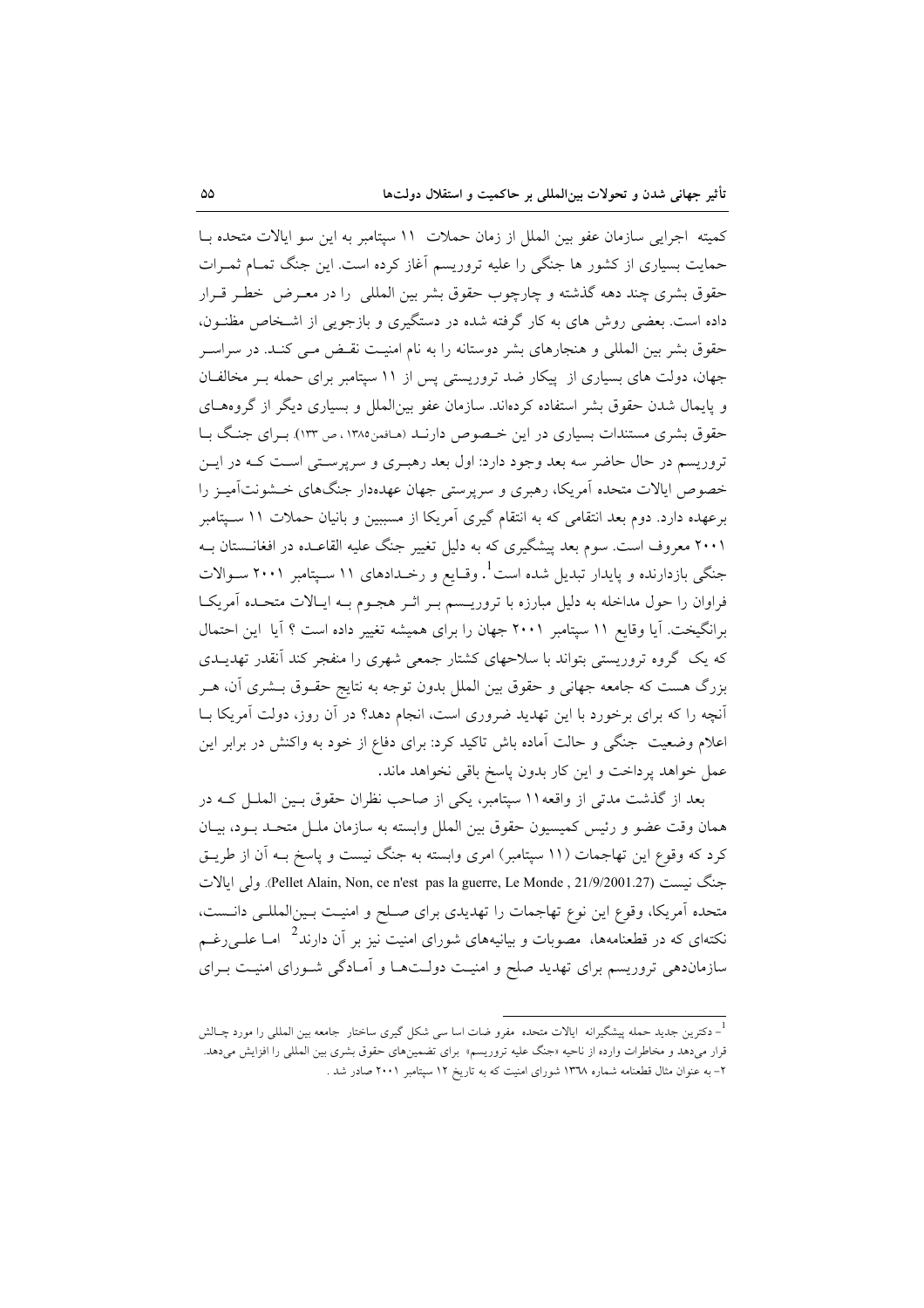پاسخگویی به واقعه ۱۱ سپتامبر و ستیز با تروریسم، شورای امنیت به موجب فصل هفتم خــود به صورت مستقیم هیچ اقدامی در این راستا انجام نـداد. اگـر چــه براسـاس ضـرورت اقتــضاء می کرد که اقداماتی را علیه چنین کشتارهایی و عاملین آن اتخاذ کند ولی ظاهراً چنـین اقــدامی به مصلحت شورای امنیت نبود. اما تاکید قطعنامه شورای امنیت بر حق دولت ها برای دفـاع از خود راهی را برای ایالات متحده آمریکا جهت توجیه دفاع از خود به شیوه و روشی کـه خـود میخواهد، بوجود اَورد. اقدام اَمریکا علیرغم نص صریح قطعنامه مزبور کـه هرگونـه اقــدامی علیه تروریسم باید به موجب منشور سازمان ملل متحد باشد، انجام گرفت (مدنی پیشین ، صص ۱۱٤  $(110, 1)$ 

از جهت دیگر، عملیات نظامی ایالات متحده آمریکا در مبارزه با تروریسم چه به صورت انفرادی و چه با مشارکت نیروهای مسلح کشورهای دیگر در مـدت زمـان معـین و محـدود و تحت نظارت شورای امنیت انجام نگرفت؛ این دو (تعیین زمان و نظارت شـورای امنیـت) دو شرط اصلی و اساسی برای دفاع مشروع بر اساس میثاق و منــشور ســازمان ملــل متحــد اســت. جنگ علیه تروریسم همانا جنگ امریکایی همراه با اهداف و مصالح خـاص بـود و در مفهـوم تاریخی خود نوعی جنگ صلیبی جدید محسوب می شود. جنگ بــا تررویــسم از نظرحقــوق بینالملل باید مستند به توجیهات و دلایلی باشد که سازمان ملل از بدو پیدایش خود تاکنون بر آن تاکید داشته است و یا اینکه تروریسم موجب ضایع شدن اهداف کسب شده و دستاوردهای سازمان ملل از ابتداء تاكنون شده باشد. اين دست آوردها ارزشهاى قبانونى و جهانى دارنيد؛ ارزش هایی همچون عدم توسل زور، احترام گذاشتن به حاکمیـت و اسـتقلال سیاسـی، صـلح منطقه ای برای دولت ها و عدم دخالت در امور سایر کشورها (الناصر۲۰۰۲، صص ٤٥ تا ٤٨) .

ب. انگیزه ایالات متحده آمریکا از جنگ علیه تروریسم: جنگ آمریکا علیـه تروریــسم بــا ویژگیهای یک جنگ جهانی به عنوان جنگ جدید علیه تروریسم مصداق دارد. به تعبیر دونالد رامسفلد وزير دفاع آمريكا اين جنگ تنها با اشغال منطقه يا شكست نيروهـاي نظـامي دشـمن يايان نمي يابد، زيرا نيازمند اقدامات تثبيت شـده سياسـي، امنيتـي و اطلاعـاتي در طـول زمـان طولانی است تا بتواند شفافیت خود را در فعالیتهای سیاسی، اقتـصادی و مـالی بـرای همـه کشورها محقق سازد. این چنین جنگ و مداخله ای در امور کشورهای دیگر به معنـای تجـاوز به همه دستاوردهای بدست آمده در چار چــوب و اصــول حاکمیــت قــانونی کــشورها اســت. مخصوصاً حاکمیت دولت های کوچک و ضعیف که در طی قرون متمادی بدسـت آمـده و بـه منزله رکن اساسی و گرانبها در حقوق بین|لمللی به شمار میرود. وزیر دفاع آمریکا با تعابیر یاد شده نه تنها اصول حقوق بین الملل و منشور ملل متحـد را نادیـده گرفتـه و بـدون توجـه بـه مصالح جهانی صرفا از موضع قدرت و غرور نظامی به سـخن پراکنـی پرداختـه بلکـه صـلح و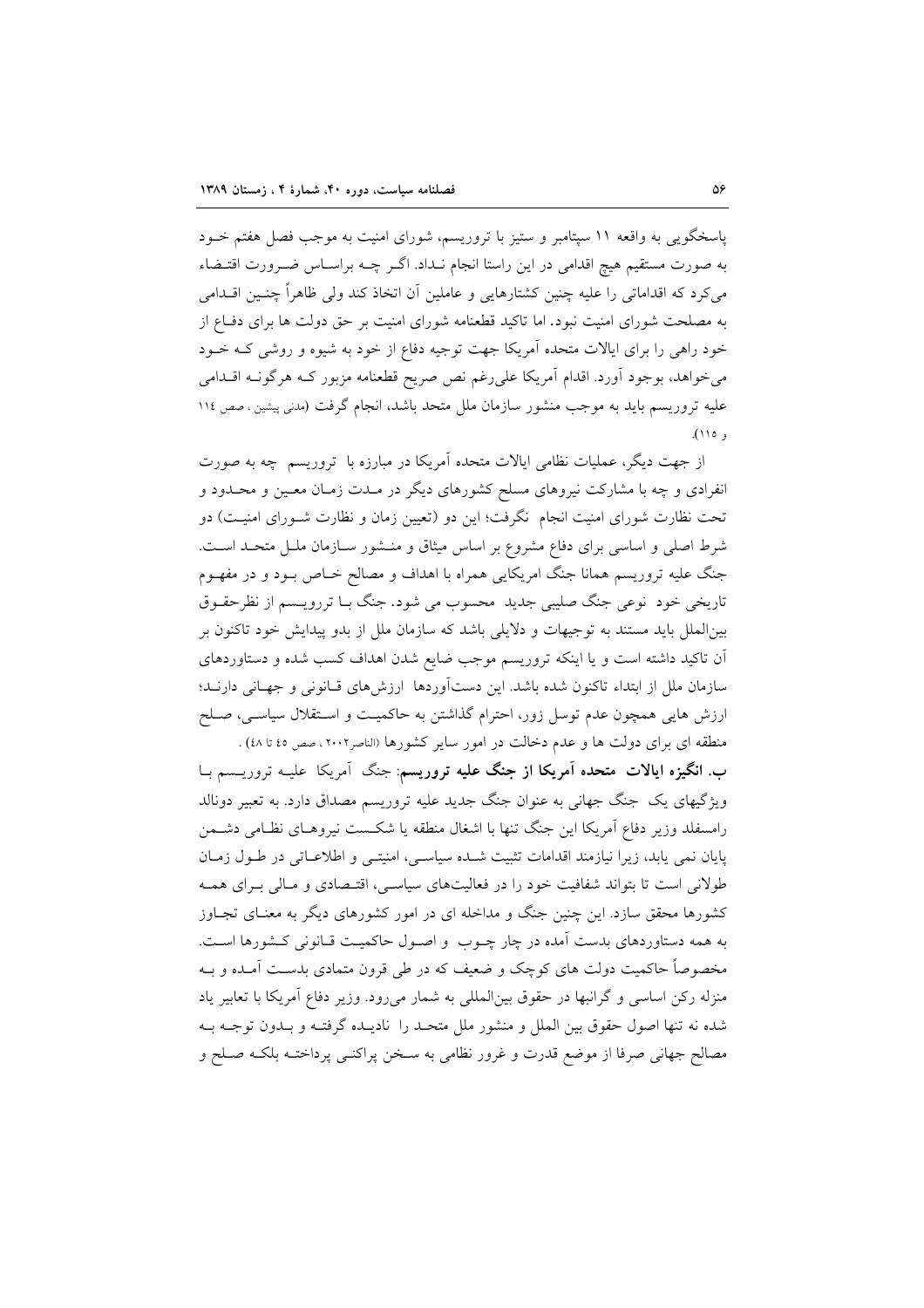امنیت جهانی را نیز به خطر انداخته است. این سخنان بیانگر بی اعتنایی دولتمـردان و نظامیــان آمريكا به سازمان ملل، حقوق بين|لملل، افكار عمومي ملتهـا و نقـض حاكميـت دولـتهـاي جهان است فرایندی که آینده ای خطرناک را پیش روی جهانیان به تصویر میکشد. جنگ علیه تروریسم که برای ایالات متحده آمریکا و هـم پیمانـان آن فرصـتی فـراهم آورد تـا بــا بــدعت گذاری در حقوق بین الملل از طریــق تــدوین قــوانین جدیــد، مــوازی یــا جــایگزین مقــررات بین|لمللی و منشور سازمان ملل متحد، سابقه ای خطرناک بوجود آورند که این امکان را فراهم خواهد آورد تا هر دولت قدرتمند برای جامه عمل یوشاندن به خواستهها و مقاصد غیرمشروع خود موازين بين|لمللي را زير يا بگذارد. چنين فرايندي باب هر نوع مداخله را تحت هر عنوان و بهانه ای باز می گذارد و بستری برای بروز درگیـریهـای جهـانی بوجـود خواهـد آورد کـه عواقبی بسیار خطرناک به دنبال خواهند داشت. یکسی از اهــداف اسـتراتژیک ایــالات متحــده آمریکا در به راه انداختن جنگ علیه تروریسم، حـضور نظـامی دائمـی در منـاطق اسـتراتژیک جهان و داشتن دست برتر در رویارویی احتمالی با دیگر قدرت های بزرگ همچـون روسـیه و چین یا قدرت های منطقه ای چون ایران است( بوبوش، ۲۰۰۲ ، ص۱۳۰).

ج. مشروعیت مبارزه با تروریسم: مبارزه با تروریسم در صورتی مشروعیت دارد که برخوردار از شرایط زیر باشد.

- ١. مداخله دست جمعي توسط جمعي از كشورها انجام شود؛
	- ٢. جنگ، تحريم و قاعده زور از آن استثناء شود؛

٣. با استناد به قوانین و مقررات بین المللی و در راستای اعمـال حـق و دفـاع مـشروع صورت گیرد؛

> با مجوز سازمان ملل متحد و زیر نظر این سازمان باشد؛  $\cdot$ .

> > مدت زمان أن مشخص و محدود باشد.  $\circ$

بنابراین، مبارزه با تروریسم تنها با حفظ، پایبنـدی و رعایـت ضـوابط حقـوق بـینالملـل و مقررات حق دفاع مشروع و از طريق عمليات دستجمعي و اجماع جهـاني مـشروعيت خواهــد داشت و به صورت یک فرهنگ جهانی قابل پذیرش برای همه ملت ها در خواهد آمد.

## ۴– آینده حاکمیت و استقلال دولت ها

با توجه به وضعیت و تحولات کنونی جهان، سؤالی که پیش می آید ایــن اســت کــه آینــده حاکمیت ملی دولت ها چگونه خواهد بود ؟ آیا حاکمیت ملی در سایه اطمینان متقابل گسترش خواهد یافت یا مسیر خود را به سوی زوال و نابودی طی می کند؟ پاسخگویی به این سوالها از چند جهت امکانپذیر است: نخست اینکه گرایش به سوی محدود کردن و تضعیف حاکمیت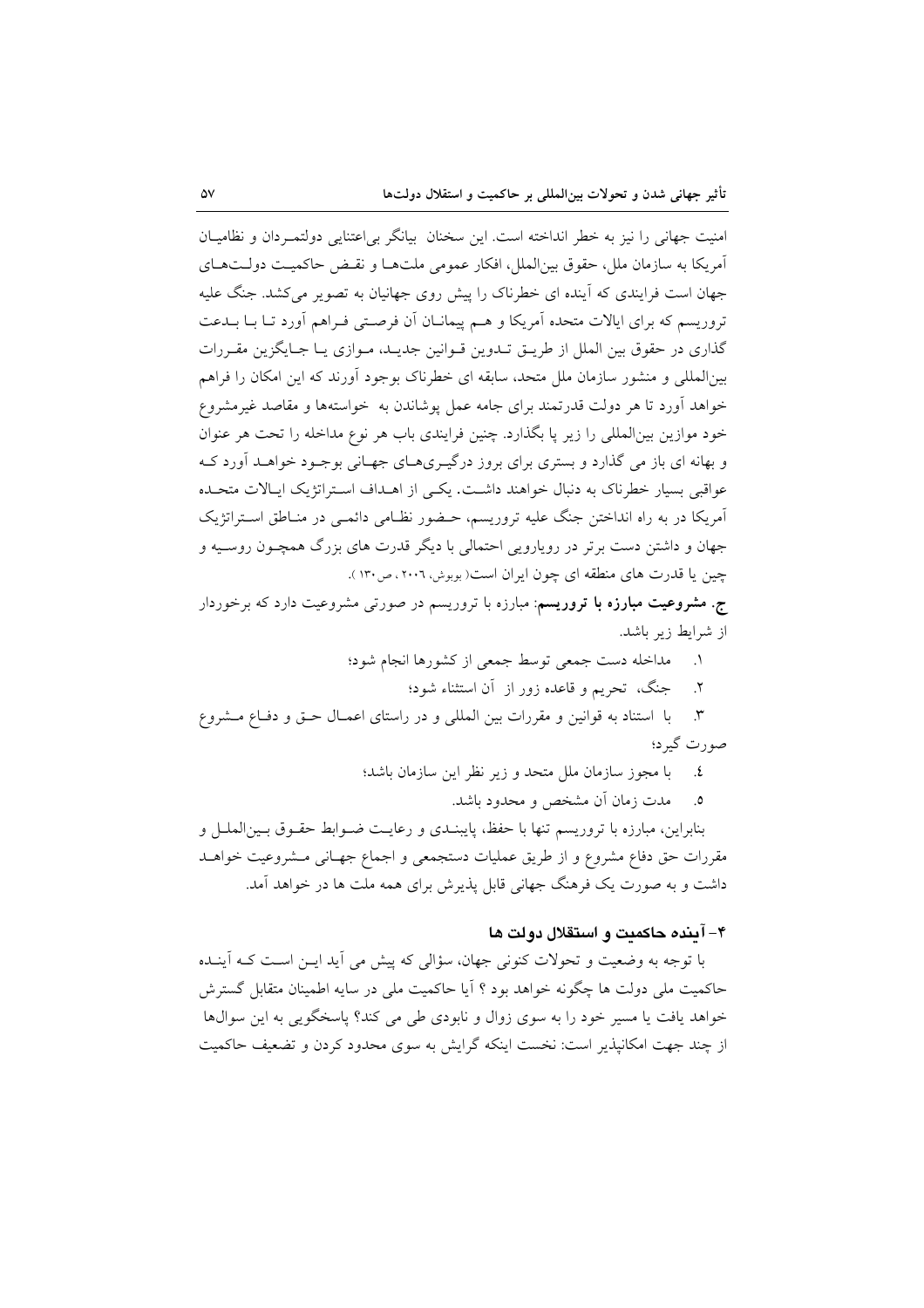ملي در چارچوب روابط بين|لمللي، حداقل در آينده نزديک، همچنان سيږي صـعودي خواهــد داشت. بسیاری از تحولاتی که بعد از جنگ جهانی دوم بوجود آمدند همچنان در شکل گیـری و ایجاد پایه های نظام بین|لملل جدید موثر خواهنـد بـود. دوم، آنچـه کـه از ظـواهر و دلایـل پیداست این که حاکمیت ملی و اساسا دولت قومی و ملی به سوی نایدیدی حرکت نمی کنند و تحولات كنوني در نظام بين|لملل در جهت نابودي حاكميت ملي نيست. بـالعكس اينگونــه بــه نظر میرسد که راه درست همانا پیمودن راه موجـود و پیـروی از تحـولات جـاری و گـام برداشتن در زیر سایه نظام بین المللی معاصر است. بنابراین، تا زمانی کـه دولـت وجـود داشـته باشد، عنصر اساسی اّن یعنی حاکمیت ملی نیز باقی خواهد بود البتـه بعـد از اینکــه بــا شــرایط بينالمللي جديد انطباق يابد. در خصوص آينده حاكميت ملي در سايه تغيير و تحولات جهاني شدن دیدگاههای گوناگون مطرح شده که به برخی از آنها به طور اختصار اشاره می شود.

# ۰۱–۴ دیدگاه محو و نایدیدی حاکمیت

طرفدران این دیدگاه معتقدند همانگونـه کـه دولـت ملـی طـی قـرون متمـادی و بتــدریج جایگزین حکومتهای سلطنتی و فئودالی شد، در دنیای امروز شرکت های چند ملیتی به تــدریج جایگاه دولت را اشغال خواهند کرد. لذا شرکت های چند ملیتی تلاش میکنند تـا حاکمیـت دولت ها را به تدریج فرسایش دهند به طوری که به محو کامـل آن منجـر شـود. پـس از ایـن مرحله، وظیفه نهادی که نقش دولت ملی را بازی خواهد کرد خدمات رسانی به شـرکت هــای چند ملیتی خواهد بود. در واقع، اندیشه نابودی حاکمیت ملی از اندیـشههـای رایـج در تـاریخ انديشه سياسي بوده و هست اما با وجود اين، حاكميت و دولت ملي همچنان يا بر جا هستند و پيوسته وجود خواهند داشت.<sup>1</sup>

#### ۲–۴– دیدگاه تداوم حاکمیت

طرفداران این دیدگاه بر این عقیده هستند که پیشرفت ها و تحولات نظام بین المللی کاملاً دستاورد حاکمیت نیستند و حاکمیت ملی مادامی که دولت قومی و ملی یـا برجـا اسـت، بـاقی خواهد ماند. آنچـه کـه مـي تـوان بـراي تحـولات جـاري در نظـام بـين الملـل معاصـرکنوني امکان پذیر دانست، بهره مندی از طبیعت عملکردها و نقشهایی است که دولت مـی توانــد در حال حاضر و در سايه نظام بين المللي از آنها استفاده كند .

### ۴-۴- دیدگاه دولت جهانی

براساس این نظریه، به زودی در مفهوم حاکمیت ملی تغییراتی رخ خواهد داد بهگونهای که دولت ملي از حق حاكميت خود به مصلحت و سود حكومت و دولت جهاني در نظام جهـاني

۱-همانطور که مارکس در نظریه خویش در خصوص مراحل دولت اظهار داشته است: اشخاص به جای دولت قرار می گیرند و جامعه را اداره می کنند و نیازی به حضور دولت نیست و در نهایت حاکمیت دولت از صحنه جامعه حذف می شود .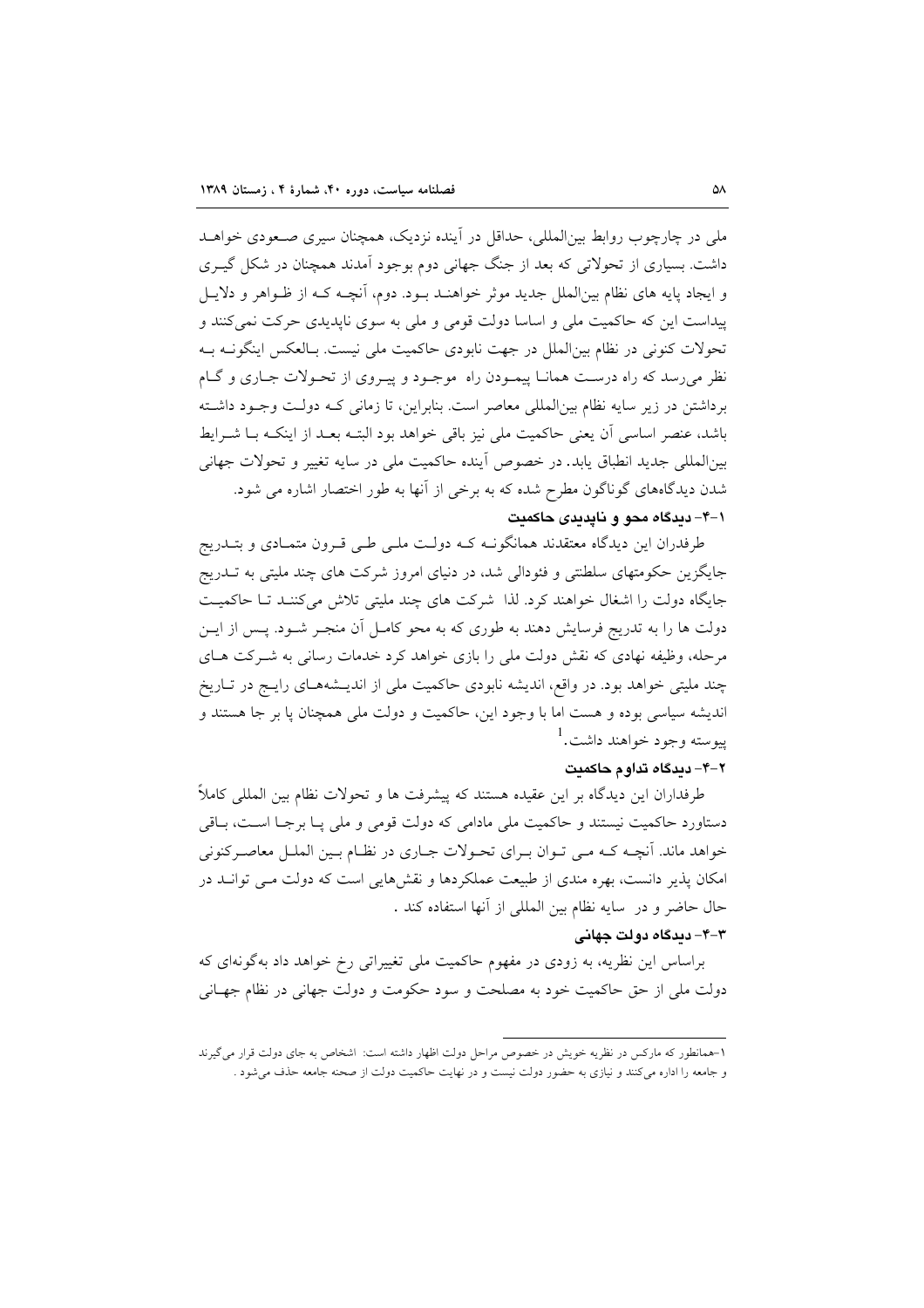دموکراسی، صرف نظر خواهد کرد. بر اساس این نظریه، جهانی شدن و طرح اندیشه حکومت جهانی، راه حلی به دور از آمال و آرزوها نیست بلکـه کـارکردی بـرای پیـشرفت و گـسترش موجودیت یک دولت است. طرفداران این نظر دو گـروه متفـاوت و کـاملاً متــضاد را تــشکیل می دهند. گروه نخست دیدگاهی سکولار و غیردینـی دارنـد و گـروه دوم، کـسانی هـستند کـه دارای اعتقادات دینی هستند (مانند اعتقاد به حکومت جهان به رهبری امام دوازدهـم شـيعيان). دیدگاههای مذهبی و دینی دیگری هم در این خصوص تشکیل دولت جهانی وجود دارد. ۴–۴– دىدگاه تقسىم حاكمىت

این دیدگاه بر این اعتقاد است که دولتهای ملی بخاطر وجـود قومبـتهـا و اقلیـتهـای کوچک اما قوی قادر به اعمال مظاهر حاکمیت بـر سـرزمین خـود نیـستند لـذا ممکــن اسـت حاکمیت آنها به دهها و شاید صدها دولت کوچک تقسیم شود. این تقسیم حاکمیت یک بار بـه بهانه حفظ هويت قومي به مثابه حق و بار ديگر به بهانه ارتبـاط محكـم شـهروندان بـا قــدرت صورت می گیرد. چه بسا این روند اعتراضی به خودداری نظام بینالملل جدیـد از بـه رسـمیت شناختن گروهها و ملت ها باشد البته افزایش جنگهای داخلی و مبارزات جدایی طلبانه احتمـال عملي شدن اين نظريه را افزايش مي دهد، ولي در دنياي معاصر، حقوق بين الملل به دنبـال آن است که موضوع اقلیتها را از راه گسترش حقوق بشر در کانون توجه قرار دهد. لذا تا زمـانی که همه افراد یک کشور به دور از تبعیض و تفاوت از حقـوق کامـل برخـوردار باشــند دیگـر نیازی به حق تعیین سرنوشت خویش نمی بینند و ایـن مـسئله موضـوعیت خـود را از دسـت می دهد. در چنین شرایطی ملتهای کوچک و اقلیتهای قومی بجای اینکه منابع و توانایی های خود را صرف منازعـات و جنـگـهـاى داخلـي نماينـد در جهـت رفـاه، آرامـش و همزيــستي مسالمتآميز هزينه خواهند كرد. `

## نتىحە

جهاني شدن، فرايندي ارزشمند است، به همين جهـت برخـي از صـاحب نظـران غربـي و دولتهای بزرگ تلاش می کنند با کنترل این فرایند، اهداف و ارزشهای غربی - امریکایی را بر آن تحمیل نمایند. طرفداران این نوع تفکر به دنبال جهانی سازی هستند نـه جهـانی شـدن، زیرا اهدافی همچون حاکم کردن یک اندیشه و فرهنگ را بر جهان در سر دارند و جهان چنـد فرهنگی و چند صدایی را بر نمیتابند. اما طرح اسلام از جهانی شـدن از نظـر مبنـائی، آثــار و نتايج با جهاني شدن غربي اختلاف ماهوي دارد. اسلام مي خواهد جهاني بسازدكه در راسـتاي

<sup>&</sup>lt;sup>1</sup>– تاریخچه حق تعیین سرنوشت به زمان جنگ های که درگذشته دور رخ می داد باز می گردد مخصوصا به زمان جنگ های که بیشتر جنگ های مذهبی بود (طباطبائی،۸۲ص۱۲۹).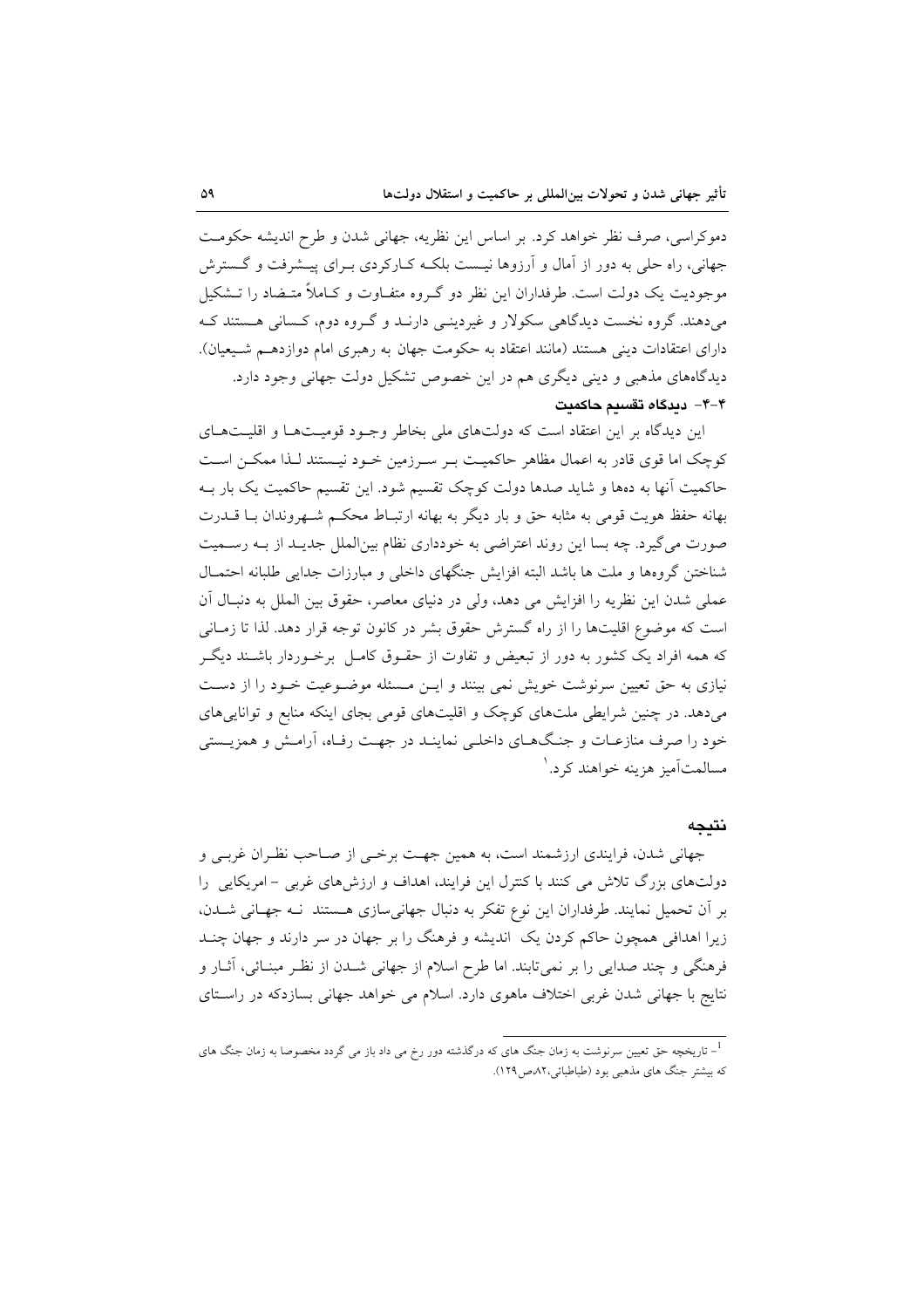هم نوایی با اندیشه الهی و مبادی فطری با تکیه بر یکتاپرستی، تقوا، عدالت و صـلح و آرامـش باشد. اسلام به دنبال یگانه سازی است تا وعده الهی مبنی بر امت واحده تحقـق یابـد. اگرچــه غرب با استفاده از امکانات استعماری و تکنولوژی ارتباطی و تبلیغاتی توانست فرهنگ خود را تقریباً بر سراسر جهان تسری دهد ولی این مسئله هرگز نتوانست فرهنگ بومی و هویت ملـی اقوام و ملت ها را كاملاً نابود كند و حاكميت ملـي آنهـا را از هـم بپاشــد. در ايــن خــصوص جهان گرایان مواضعی محکم و قاطع دارند: جهانگرایان این ادعا را رد می کنند که جهانی شـدن مترادف با آمریکایی شدن یا امیریالیسم غربی است. آنها تأکیـد دارنـد کـه جهـانی شــدن نمـاد تغییرات ساختاری عمیقتر در مقیاس سازمان اجتماعی نوین است. بـدین سـان جهـانی شــدن روندی بسیار گسترده و عمیق و فراتر از آن است که یک دولت تـوان کنتـرل و هـدایت آن را داشته باشد. جهانی شدن روندی است کـه ریـشه در ذات اجتماعـات بـشری دارد و نتـایج و ثمراتش چه مثبت و چه منفی برای تمام جهانیان است (زرگر،پیشین صص٤٨ و٤٩)

خلاصه آنکه، مبدا حاکمیت دائمی و مستمر است و تغییر نمی کند مگر اینکه برخی حقـایق و وظايف با گذر زمان ناگزير دستخوش تغيير شود. جهاني شدن و تحولات بين المللي معاصر بر پایان یافتن و به نهایت رسیدن حاکمیت دلالت ندارند بلکه دال بر تغییر مفهوم و توزیــع اَن هستند. همانند بعضی از کشورها که حاکمیت مطلق از آن پادشاهان بود ولـی مـردم بـا قیـام و انقلاب آن را به دست گرفتنـد. تحـولات و پیـشرفتهـای جهـانی معاصـر بـینالمللـی شـدن حاکمیت را به دنبال داشته است. دیگر حاکمیت مختص به ملت و دولتی خــاص نیــست بلکــه مجامع بینالمللی نیز در تعیین حد و مرز أن مشارکت میکند. معمولاً آنچه را که دانش حقوقی به آن اشاره دارد تساوی در حاکمیت بین دولتها یا مبنای مـساوات بـین دولـتهـای مـستقل دارای حاکمیت است که یک بنای نظری است و در عمل و واقعیت چنین چیزی وجود نـدارد. هنوز به نحوی صوری و ظاهری تصدیق می شود که دولتها در درون قلمـرو خــود سـلطه و تفوق حقوقی دارند و از قدرت های خارجی مستقل هستند؛ دولتها از تمـام حـق و حقـوق قانونی استفاده از حاکمیت بهره مندند و در زمینههای بین المللی مانند عقد قراردادها و امـضای معاهدات بینالمللی و برقراری روابط دیپلماتی و کنسولی بـا سـایر کـشورها واجـد مـسئولیت هستند. به موجب منشور ملل متحد حاکمیت دولتها بر مبنای اصل تساوی برقرار است، ولـی این مبنا مطلق نیست و به موجب همین منشور تعـدادی از دولـتهـا (اعـضای دائـم) از یـک سلسله امتیازات ویژه برخوردارند که دیگر کشورها از آنها محروم هستند. بـه طـور خلاصـه از جمله شروط حاكميت داشتن قدرت و امكان حفظ أن است؛ حاكميت به قدرت دولت مـرتبط است قدرتی که از نظر نظام بین المللی پذیرفته شده است. هرچند که جهانی شدن یک فکر و ایده است که از تحولات جهان و افکار ملت ها و فرهنگهـای گونـاگون برخاسـته و رونــدی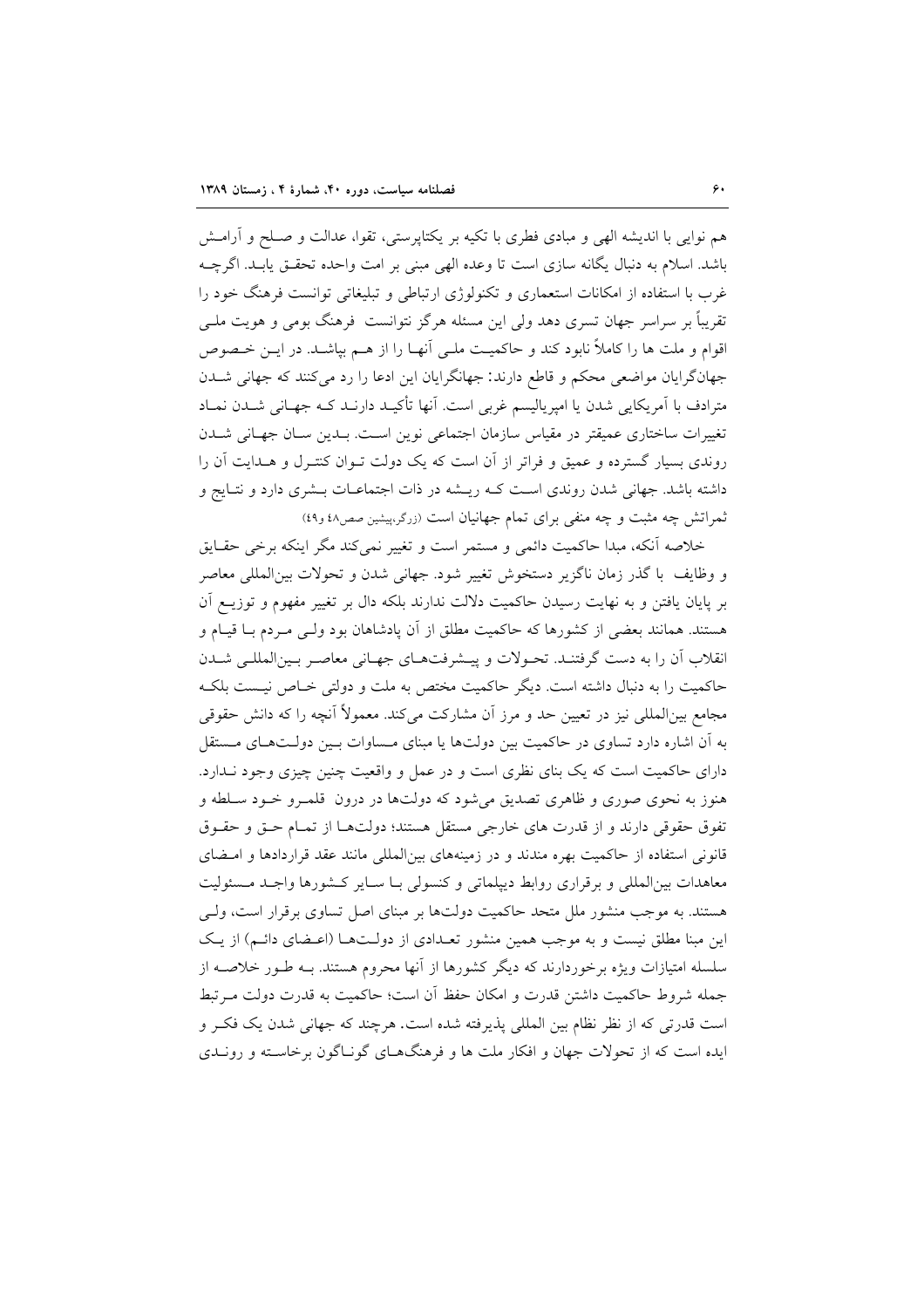تدریجی و تکاملی را طی کرده و همچنان در حال پیشروی است؛ امـا آنچـه کـه در وضـعیت کنونی از جهانی شدن ملاحظه می شود این است کـه جهـانی شــدن بـه مرحلـه بـسیار نــوین شکوفایی علمی، اقتصادی تکنولوژی، سیاسی و فرهنگی رسیده است. البته این روند به آسـانی طی نشده و معمولاً در معرض دستاندازی و دخالت قــدرتهــای سیاســی و اقتــصادی قــرار گرفته که از آن با عنوان جهانی سازی یاد می شود. دولت آمریکا به دنبال جهانی سازی امریکایی است که کاملا با جهانی شدن متفاوت است. بین جهانی شدن که روال طبیعی حرکت جهان بـه پیش است و جهانی سازی امریکایی باید تفاوت قائل شد.

# منابع و مأخذ: الف. فارسى:

۱- حسینی شیرازی ، سید محمد ۱۳۸۷،ا**سلام وجهانی شدن**،انتشارات یاس زهرا، قم، چاپ اول، ۲- رضوانی،علی اصغر،۱۳۸۵،ا**سلام شناسی ویاسخ به شبهات**،انتشارات مسجدجمکران،قم،چاپ دوم. ۳– زرگر، افشین، ۱۳۸۷ ، **دانستنی های سیاست ، دموکراسی** ، وزارت علـوم و تحقیقــات و فنــاوری ، معاونــت فرهنگــی و اجتماعي ، دفتر برنامه ريزي اجتماعي و مطالعات فرهنگي. ٤– طباطبایی مؤتمنی ، منوچهر ،١٣٨٢ ، <mark>آزادی های عمومی و حقوق بشر</mark> ، موسسه چاپ و انتشارات دانشگاه تهران . ٦- دیویدهلد و اَنتونی مک گـرو، **جهانی شدن و مخالفـان اَن**،ترجمــه: مـسعود کرباسیان،تهران،شــرکت انتـشارات علمــی و فرهنگی،۱۳۸۲. ٧- سلیمی، حسین، نظریههای گوناگون دربارهٔ جهانی شدن،تهران، نشر سمت، ١٣٨٤. ۸– قوام ، سید عبدالعلی۱۳۸**٦ ، جهانی شدن ,** جهان سوم ، مرکز چاپ و انتشارات وزارت امور خارجه ، چاپ سوم ، ۹- کلارک ،یان ،۱۳۸۲ جهانی شدن و نظریه روابط بین الملل، ترجمه فرامرز تقی لو، تهران دفتر مطالعات سیاسی و بین الملل. ۱۰– هافمن ،پل ،۱۳۸۵، حقوق بشر و تروریسم ،ترجمه علیرضا ابراهیم گل ، مجله حقوقی ، شماره ۳٤. ۱۱- منصوری، اردشیر، ۱۳۸۲، **جایگاه هویت فرهنگی در فرآیند جهانی شدن**، قزوین ، انتشارات حدیث امروز .

#### ب. عربي:

١-بوبوش، محمد ٢٠٠۶ ، **السيادةوالسلط**ة ،مركز دراسات لوحدة العربية ، بيروت ٢-أبو عامو ،محمد سعد، ٢٠٠٥ ، «العولمة والدولة»، السياسه الدولية، العدد ١٦١ ٣- الركراكي ،سعيد، ١٩٩١، مقترب في دراسة العلاقات الدولية (مراكش :المطبعة و الوراقة الوطنية) ٤- الصوني ، عبد الواحد ٢٠٠٣، العلاقات الدولية الراهنة (الدار البيضاء: مطبعة النجاح الجديدة) ٥- الفرا ، محمد علي، ٢٠٠٤، »العولمة و الحدو، «عالم الفكر ، السنة ٣٢، العدد٤ (نيسان/أبريل –تموز/ يوليو ) ٦- القادري، عبد القادر، ١٩٨٤، القانون الدولي العام(الرباط : مكتبةالمعرف، و النشر و الوزيع) ٧– الناصر، عبدالواحد، ١٩٧٦، حرب كوسوفو …ا**لوجه الآخر للعولم**ة،كتاب الجيب؛ العدد، (الرباط: منشورات جريدةالزمن ) ٨- الناصر ،عبد الواحد،٢٠٠٢، الإرهاب وعدم المشروعية في العلاقات الدولية(الرباط د.ن) ٩- الناصر ، عبد الواحد، ٢٠٠٤ ،التطبيقات المغربيةلقانون العلاقات الدولية (الدار البيضاء : مطبعةالنجاح الجديد) ١٠- النويضي ،عبد العزيز، ١٩٩٩ا**شتراطيه حقوق الإنسان**:المجلة المغربية للإدارة المحلية والتنمية، سلسلة مواضيع الساعة، العدد ١٨. ١١–صادقي أبو هيف، علي، ١٩٩٥ ، ا**لقانون الدولي العام** (الإسكندرية : منشأة المعارف ،) الفكرالعربي.